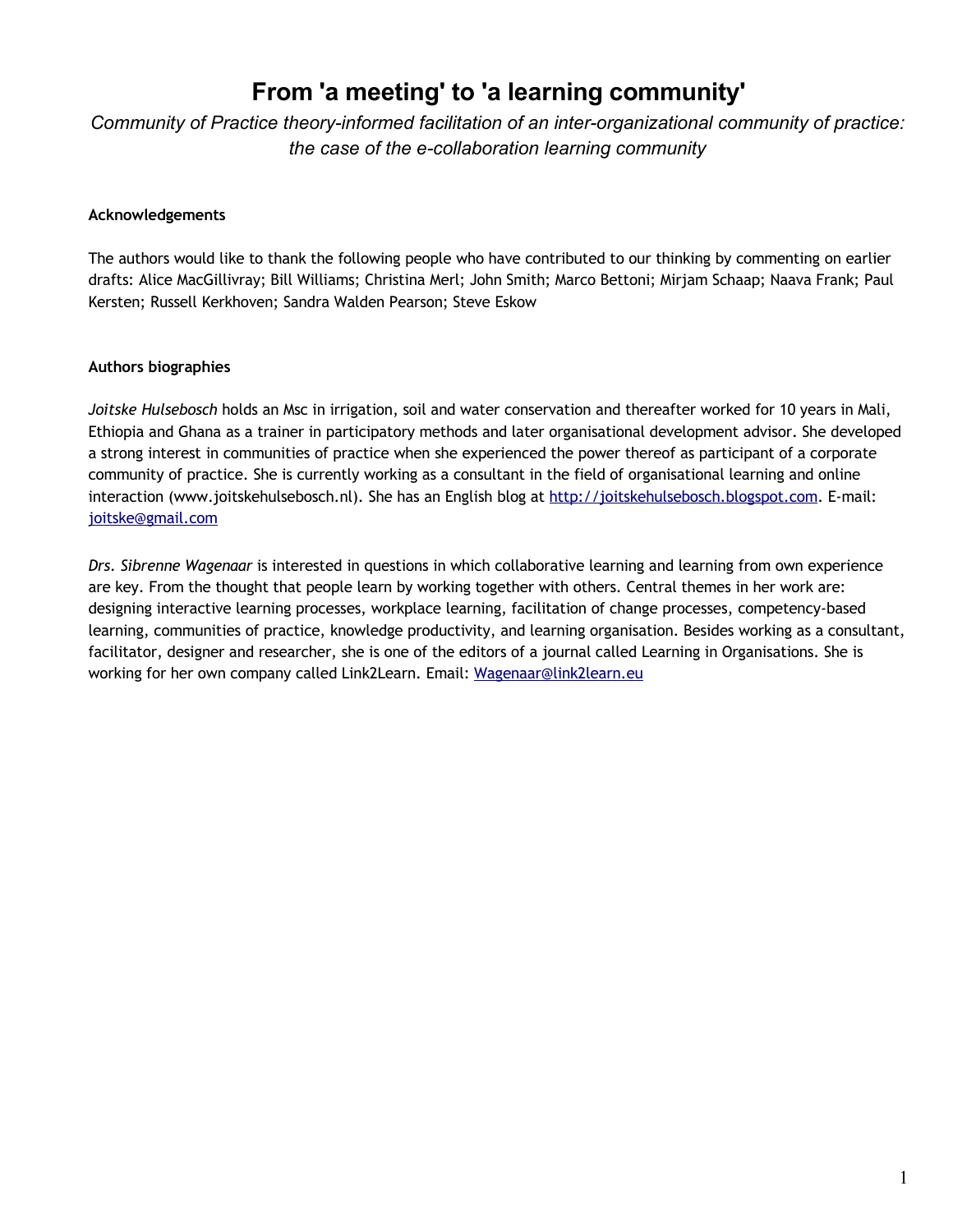# **From 'a meeting' to 'a learning community'**

*Community of Practice theory-informed facilitation of an inter-organizational community of practice: the case of the e-collaboration learning community*

# **Abstract**

In the fall of 2005, an event was organized for individuals from development organisations in the Netherlands to learn about new tools for collaboration at a distance, which grew into an inter-organizational, hybrid learning community about e-collaboration. The two authors used a community of practice-theory informed way of facilitating this community as facilitator-practitioners. The community grew from 20 to over 100 members. Its public community space expanded from an online discussion forum to include face-to-face meetings, research activities and a weblog. The private spaces were an equally important part of the collaborative learning landscape and consisted of joint projects, members of the community participating in the same trainings, as well as have informal meetings both on- and offline. The authors point out some principles for facilitators of learning communities who want to work from CoP-theory and provide ideas for stage-specific interventions. They conclude with a discussion and ideas for further research.

## **Keywords:**

Community of Practice, Facilitation, Inter-organizational Communities of Practice, Group facilitation, online and face to face learning, Facilitator Interventions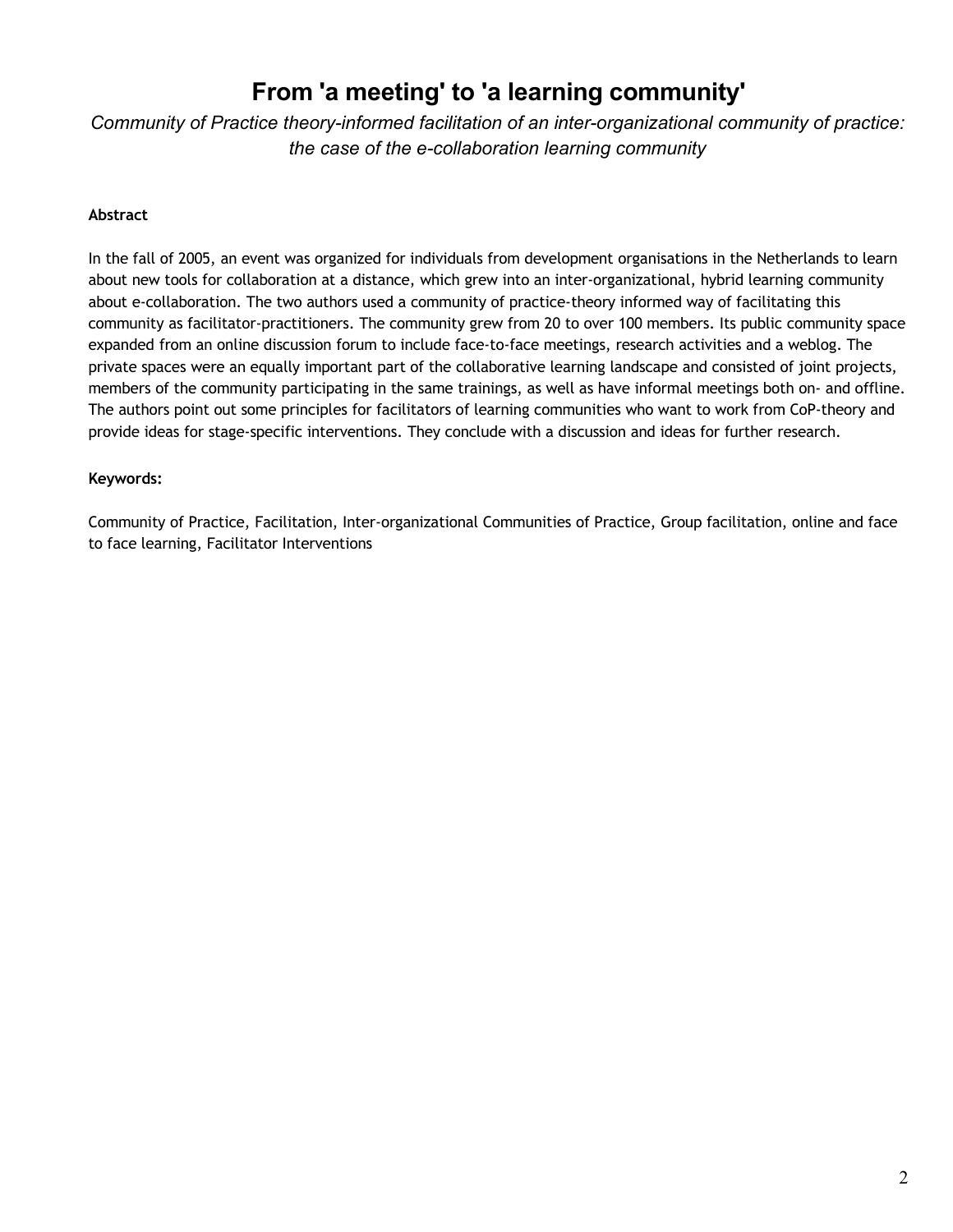# **From 'a meeting' to 'a learning community'**

*Community of Practice theory-informed facilitation of an inter-organizational community of practice: the case of the e-collaboration learning community*

# **Scope and methodology**

It started in the fall of 2005. Two people from a Dutch organization working on International Development wanted to share their experiences with e-coaching and contacted two other development organizations. They decided to organize a one-day event on 'e-collaboration'. The day started with practical sessions to learn new online tools like chatting with MSN, and had space for experience sharing too.

Box 1: Definition of E-collaboration E-collaboration is operationally defined here as collaboration using electronic technologies among different individuals to accomplish a common task (Kock, 2005).

The event was a great success. It attracted a group of about 25 participants of large and small development organizations, training and consulting institutes and independent consultants. The practical part of the event was highly appreciated. An email-based online discussion forum (Dgroups; http://www.dgroups.org) was created and all participants were made member. Though this space was created for experimenting with the discussion forum without a defined purpose, discussions continued spontaneously online. Over the last two years, this event evolved into a constantly growing learning community, with 100 registered members (November 2007), people with different backgrounds who met online and through face-to-face meetings. We use the term learning community (in Dutch: 'leernetwerk') to indicate that we talk about a network of practitioners with a learning objective. We could have used the term learning network or circle as well, but with the term 'community' we already express what we are hoping for when thinking of the kind of process we would like to stimulate in this group.

# *Scope*

This article aims at describing our experiences with CoP-theory based facilitation of the e-collaboration learning community to arrive at a better understanding of facilitator principles and powerful interventions. The e-collaboration community is an inter-organisational community situated in the international development sector in the Netherlands. This learning community is hybrid and uses both face-to-face and online interactions. We want to explore how the growth of this community over the past two years might be attributed to the facilitation from a Community of Practice (CoP) theory perspective. During the two-years we have documented our experiences with the facilitation process meticulously. In this article we summarize our reflections, and formulate principles for facilitators who want to facilitate from a CoP-theory perspective as well as stage-specific facilitator interventions. The described case of the ecollaboration community is further illustrated by theoretical insights from the Community of Practice (CoP) theory (McDermott et al. 2002).

We have chosen the name learning community for the group, however, we do not have the intention to discuss the various categories of communities and networks and to classify our case community. Whatever category anyone would place the e-collaboration group, we have used the CoP theory to inform our facilitation interventions. It is hoped that this article contributes to making the art of CoP-theory informed facilitation in networks more visible, and that it will provide valuable lessons for other facilitators working from a CoP perspective. More particularly we try to address three questions:

- How can a learning community benefit from CoP-theory informed facilitation?
- What particular facilitator principles stimulate the learning process? How can a facilitator intervene in a learning community at each stage of development for effective learning and innovation? How to recognize the development stage?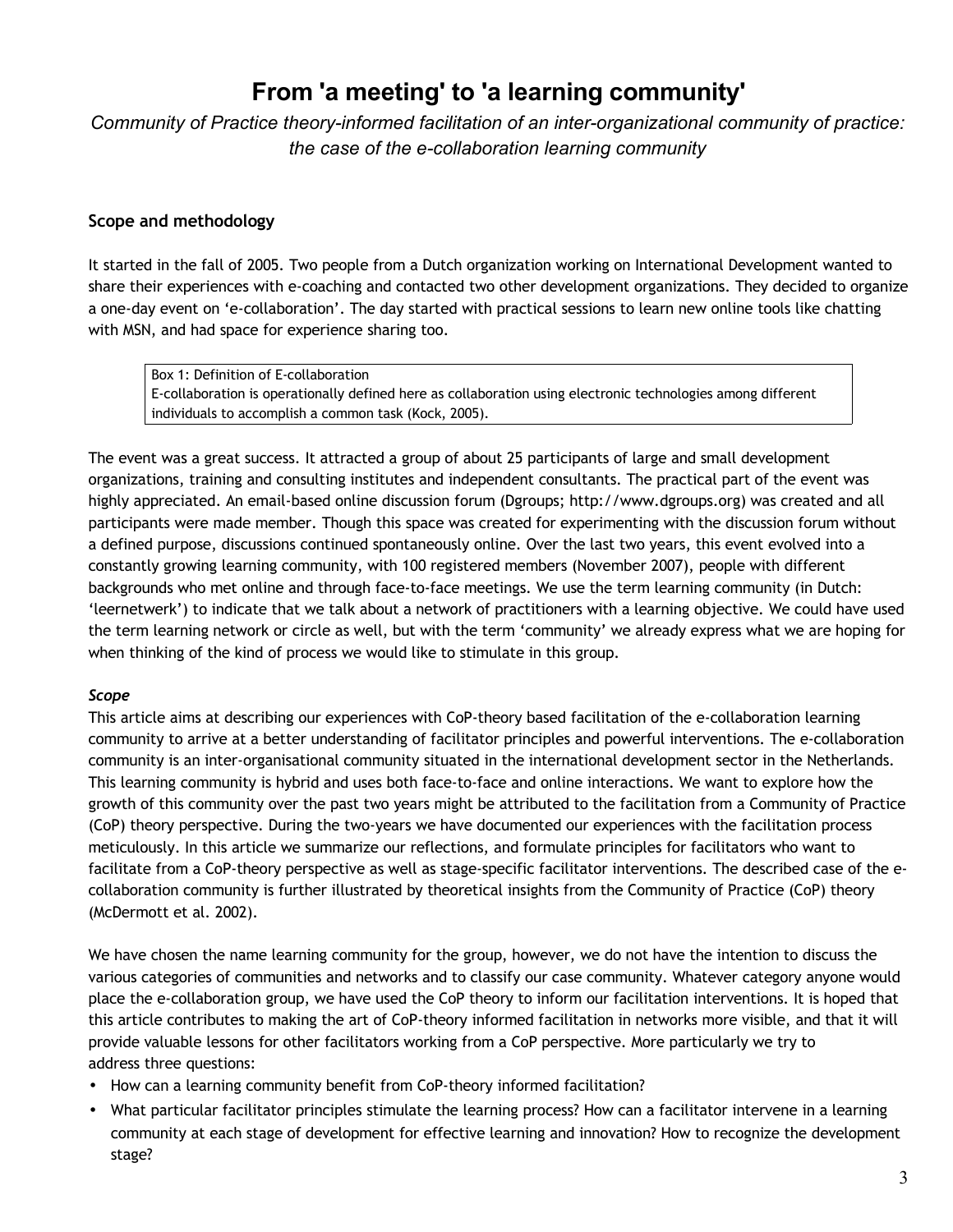• What makes facilitation of learning informed by CoP theory different from other ways of facilitation of trainings, workshops and formal learning trajectories?

# *Methodology*

The article is a reflective case study and we adopted a participants-observation methodology. During a two-year's period we facilitated the learning community and we have observed meticulously what happened in the community. Our impressions, process observations and questions were written down in a jointly co-created online document, a wiki<sup>[1](#page-3-0)</sup>, for documentation purposes. Both of us facilitators wrote down our observations at regular interval, not on a weekly basis, but whenever we observed something interested. We documented after every major event too. What we documented were our observations, interventions and their effects, decisions made, results and lessons learned. In the wiki, we also noted down 'anecdotal evidence' of the impact of the community of practice. The wiki of 17 pages has become the basis for this article. Besides our participants-observations, we have used an assessment half-way the process. An external assessor, expert in communities of practice, used small group conversations with community members to gain insights in the growth, value and directions of the learning community and provide feedback. Finally, with members interested in the growth process of the community, we worked on a learning history line and collaborative learning landscape to visualize important interventions, moments of change, and public and private spaces in the community. And we asked a few members as peer reviewers of this article, to validate and complement the content.

# **The origin and value of communities of practice theory**

Our facilitation role is informed by the CoP theory. So what is this concept about and what are important elements? According to Wenger (1998) and McDermott et al (2002), a CoP is a group of people interacting regularly to share knowledge and experiences about the domain in which they are engaged. By interacting, they deepen their knowledge and expertise in this area. Members of CoPs get answers to questions but they also get much more; they get support, reassurance, insights, and exposure to different value systems and beliefs. CoPs frequently form around topics members have invested many years in developing; topics they are often passionately interested in. But CoPs are not just celebrations of common interest. They focus on practical aspects of a practice, everyday problems, new tools, developments in the field, things that work and don't. Communities are held together by their members' passionate interest in improving their practice. An effective CoP can lead in knowledge creation and innovation in its domain.

- Box 2: Topics shared by members at the start of the e-collaboration community
- I am looking for a creative way for members of an online group to get to know each other. Who knows something?
- What tool is most suitable for working together on one document?
- We started an online group. How can we stimulate members to participate more actively?
- How can we develop our own competencies for e-coaching?

Communities of practice can be small or large, homogeneous or heterogeneous, and spontaneous or intentional. They can be corporate (within an organization) or inter-organizational. Nevertheless, all CoPs share three basic elements:

- The *domain* creates common ground and a sense of common identity. The domain inspires members to contribute and participate, guides their learning, and gives meaning to their actions.
- The *community* creates the social fabric of learning. It encourages a willingness to share ideas, expose one's ignorance, ask difficult questions, and listen carefully.
- The *practice* is a set of frameworks, ideas, tools, information, styles, languages, stories and documents that community members share.

<span id="page-3-0"></span><sup>1</sup> A wiki is according to [http://en.wikipedia.org](http://en.wikipedia.org/) "a [software engine](http://en.wikipedia.org/wiki/Software_engine) that allows users to create, edit, and [link](http://en.wikipedia.org/wiki/Hyperlink) web pages easily. Wikis are often used to create [collaborative](http://en.wikipedia.org/wiki/Collaborative) [websites](http://en.wikipedia.org/wiki/Website) and to power community websites".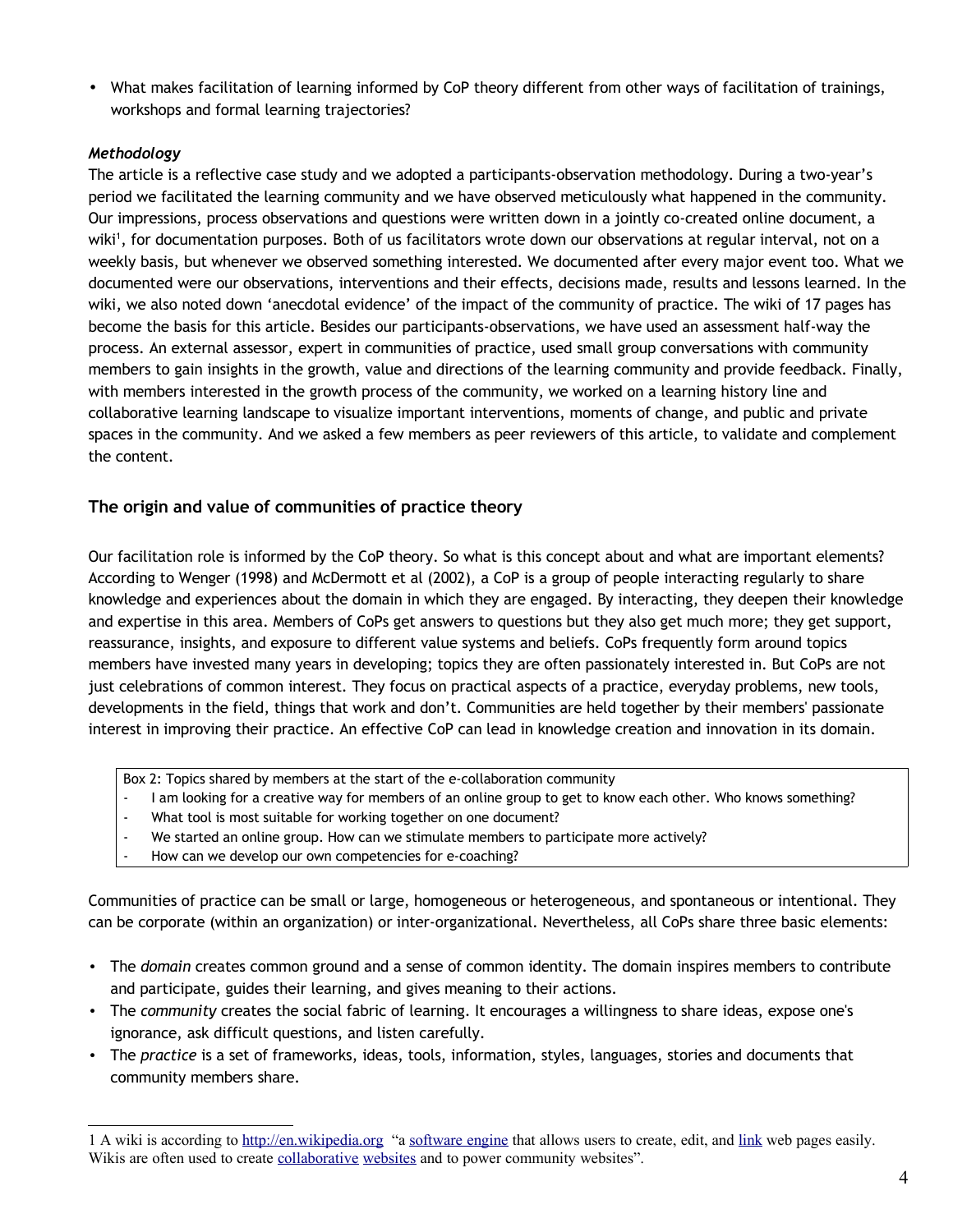## *Inter-organizational and corporate communities*

An inter-organizational CoP has start-up and ongoing needs that are different from corporate communities. For instance, you may have to overcome the natural mistrust of people who may be competitors, you may not have support within the employing organization, and the choice of technologies is more complex because of organisational differences. On the other hand, working with practitioners from different organizations allows you to freely discuss issues that would not be discussable in a corporate setting (CPsquare, 2005, unpublished). It might create a sort of 'free space' in which you can explore issues from different perspectives, as well as experiences from other organisations. Kurtz and Snowden (2006) state that inter-organizational networks provide the opportunity for employees to discover the paradox that organizational stories are unique, but that stories may be widely similar among organizations. By offering this learning experience, inter-organizational communities are unique in influencing the member's identities in relation to their own organization. They also point out that members of inter-organizational networks are exposed to conflicts and instability, which can increase productive conflict in their own organizations. Hence, they may be a source of new knowledge but also a potential contribution to the ability of the organization to reinvent itself from within. Not much is know about these processes and when they are productive or counterproductive. There is evidence from one case in the educational sector that inter-organizational communities may reduce practitioner isolation, but other effects like shifting frames of reference are more subtle and harder to measure (NCSL, 2002).

## *Levels of participation*

An important characteristic of communities of practice is the fact that there are varying levels of participation by members. The most active members constitute a so-called core group. Active, interested individuals inhabit the active space. Individuals, who are interested in the domain, but may not necessarily be active practitioners, occupy peripheral space. Burgess (2007) studied the process whereby people move from the periphery to the core group, whereby members become leaders within the CoP. He found that the process of participation and meaning for the participant is a mutually constitutive process: participation provides meaning to the participant and the meaning participants make of their experiences influences the nature of their continued participation. In other word, if people find value in the CoP, they are more likely to move into the core group. And this 'moving around' in the community looks like an ongoing process in which members choose their roles depending on the dynamics at stake.

Box 3: In the e-collaboration community we had 5 or 6 'leaders', a core group of 15 to 20 very active practitioners and a group of about 20 members 'moving around'. As facilitators, we found out that we could influence people's involvement by inviting them for specific contributions, 'seducing' them to share experiences, or ask them to take a specific role in an activity in the community.

#### *Value*

The existence of CoPs is not a recent invention, but the idea that organisations can 'manage' knowledge by leveraging CoPs is new. CoPs have been with us since the beginning of humankind, long before we even had organisations. They have been playing a key role in sustaining the knowledge of our organisations long before we started to focus on them. As knowledge increases in importance, they will continue to play this critical role whether we pay attention to them or not. However, paying attention to CoPs and nurturing them, can improve knowledge management within and across organisations. There is a growing awareness that tacit knowledge makes of a substantial proportion of vital knowledge for organizations, perhaps as much as 80% (Callahan, 2006). CoPs are seen as an ideal vehicle for leveraging tacit knowledge because they enable person-to-person interaction and engage a whole group in advancing their field of

practice. "Communities of practice are in the best position to codify knowledge, because they can combine its tacit and explicit aspects" (Wenger, McDermott, Snyder, 2002). An increasing number of multinational corporations choose virtual communities of practice as their knowledge management tool of choice, including well-known industry leaders as Hewlett Packard, British Petroleum, Chevron, Ford, Xeros Raytheon, IBM and Shell (Ardichvili, 2002). Schein (1996) introduces three sub-cultures in each organization: the operator culture, the executive culture and the engineering culture. These cultures are often out of alignment with each other, which causes organisational learning disabilities.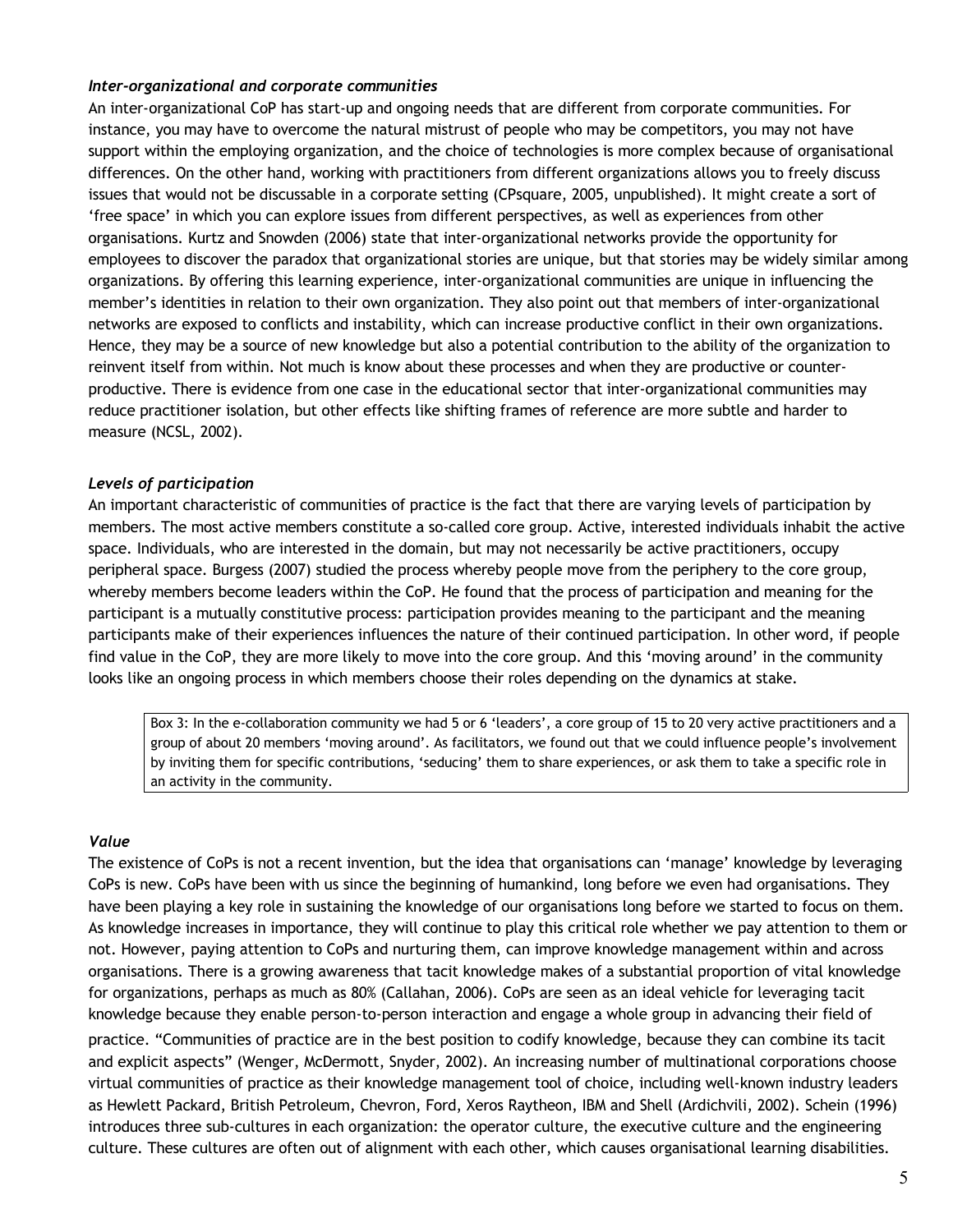He mentions occupational communities as one of the possible solutions to this problem of organizational learning.

# *A romantic relationship*

Each learning community is unique and Wenger (2005) compares the forming of a CoP with the development of a romantic relationship, which requires as much care and is equally unpredictable. Like the growth of a marital relationship, the development of a community is a delicate process involving interpersonal dynamics, trust and mutual commitment which results in a new social entity. Communities thrive on trust. One of the main dynamics of a community is that members ask for and offer help solving problems. Regularly helping each other makes it easier for members to show their weak spots and learn together in the 'public space' of the community. Having regular frank and supportive discussions of real problems builds a greater sense of connection and trust between members. As they share ideas and experiences, members often develop a shared way of doing things, a set of common practices, and a greater sense of common purpose. Furthermore, participation in a community of practice shapes people's identity. Identity, practice and community impact each other multi-directionally, eg. participation in a community can enable a sense of belonging to that community which may again change a person's identity (for instance, a person's view of him/herself as more/less expert in the field). Participation does not only shape what participants do, but also how they perceive themselves and how they understand what they are doing (Lueg, 2005). While a community of practice is the carrier of the evolution of practices and the absorption of newcomers, it is thought to be the carrier of the development and transformation of identities of its members too.

## *Reification and Participation*

According to Wenger, learning takes place through engagement in actions and interactions, by which it reproduces and transforms the social structure in which it is situated. Two dimensions of both practice and identity, which exist in learning in a dynamic interplay, are participation and reification (Wenger, 1998, p. 87). See box 3 for a definition of those concepts. Participation by participants in a community of practice is not only talking or acting, but is also participation by mutual recognition. People who only read messages in an online community are also participating because they influence the community by reading (contributors may write differently when they know 100 people are receiving a message). Participation is also broader than engagement in practice as it involves other aspects of your life too. Reification is central to any practice; every community of practice produces abstractions, tools, symbols or stories. "By producing objects that congeal experience into 'thingness' we create points of focus around which the negotiation of meaning becomes organized." (Wenger, 1998, p.58). In their interplay, participation and reification are complementary. The process of reification is essential for people to participate and participation is crucial to reification. A newspaper reifies the news of the world, but people may discuss the news in the paper and doing so enrich and negotiate the meaning of the news.

#### Box 4: The definition of Participation and Reification

Participation refers to a process of taking part and also to the relations with others. It suggests both action and connection (...) [It] is the complex process that combines doing, talking, thinking, feeling, and belonging. It involves our whole person, including our bodies, minds, emotions, and social relations. (Wenger, 1998, pp. 55-56)

Reification is the process of giving form to our experience by producing objects that congeal this experience into "thingness" (Wenger, 1998, p. 58). Wenger argues that reification can refer to both process and product, that it can take different forms, that it occupies a great deal of our collective energy, and that it shapes our experience (Wenger, 1998).

#### Box 5: Working with participation and reification

How as facilitators we try to balance reification and participation can be illustrated by our mindmapping-experiment. Prior to a face-to-face meeting, we experimented with tools for making online mindmaps. Four different software programmes were selected. Several members of the community joined the experiment, starting by reading the instructions (reified knowledge). To get a feeling of the possibilities of the programme, we all made a mindmap, and reflected on our experience as a preparation of the meeting (reifying individual knowledge). We shared our insights in the meeting, elaborating on each others experiences, combining ideas and suggestions (participation). A summary of the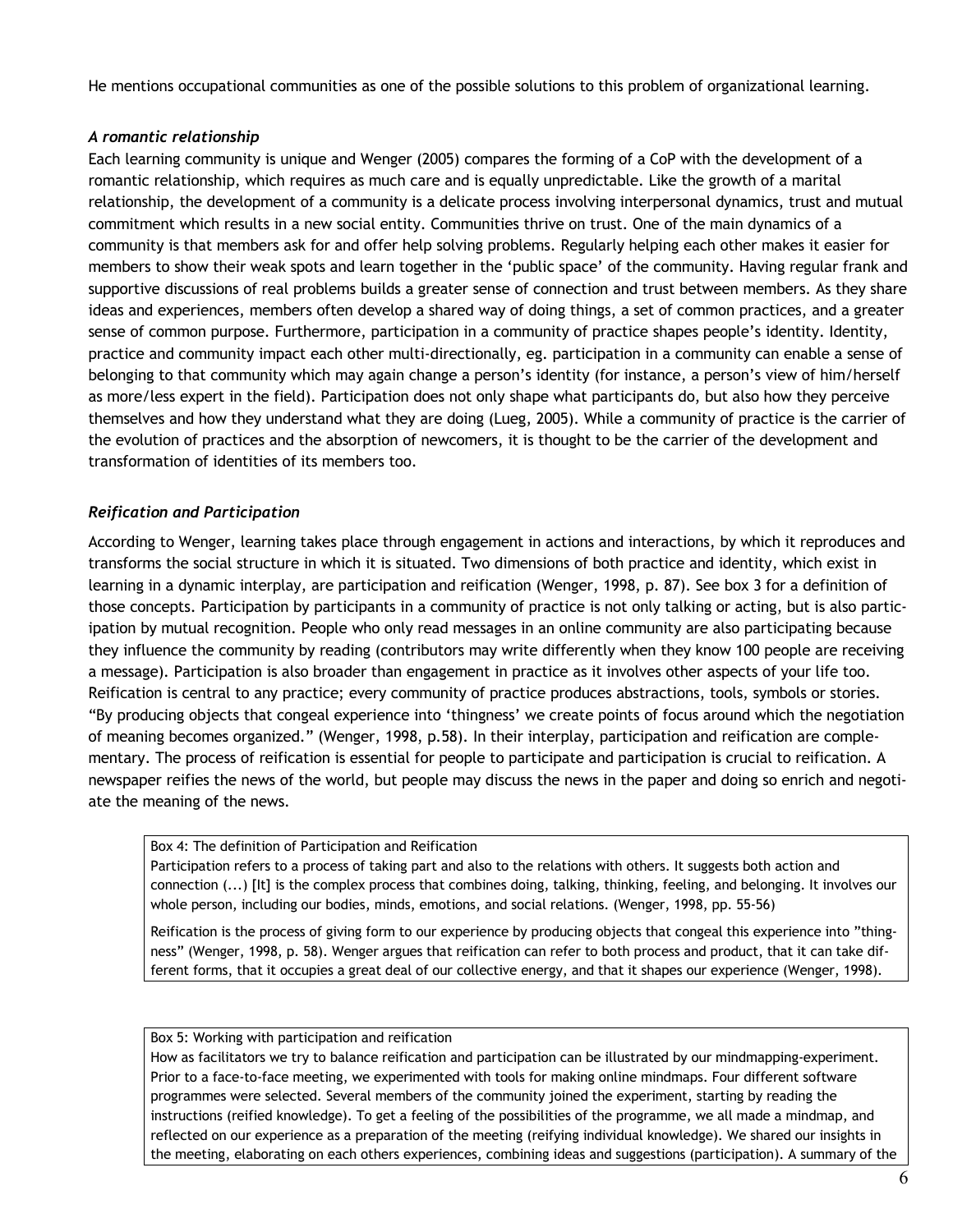# *Value creation*

Wenger (2002) distinguishes between short- and long-term value, and tangible and intangible results. In the near time, members get help with immediate problems, devise better solutions and make better decisions by including peer perspectives. On the long term, members develop professionally, and keep abreast of new developments in their fields. Tangible results might be manuals, improved skills, or reduced costs. But the greatest value appears to lay in the intangible outcomes: relationships people build among each other, a sense of belonging, the spirit of inquiry, or professional confidence and identity. And it is exactly those results that are difficult to measure and make explicit. Wenger (2002) states that effective CoPs create value at the level of individual members and at the level of the host organisations. Lesser and Storck (2001) base their conclusions on a study of seven organizations where CoPs are acknowledged to create value. They articulate communities of practice as an engine for the development of social capital. The CoPs impacted organizational performance in the following manners:

- Decrease of the learning curve of new employees;
- More rapid responses to customer needs;
- Reduced 'reinventing the wheel';
- Spawned new ideas for products and services.

## **The case of the e-collaboration learning community**

As said before, we developed the idea of facilitating the start-up of a learning community when we met a group of people passionate about e-collaboration. At this point, we saw an embryonic CoP. We met and wanted to co-facilitate the process of fostering a learning community with the aim of stimulating faster learning about e-collaboration within the sector, and catalyze innovation. Previously, we had both read and learned a lot the communities of practice theory. Hence, we wanted to try and facilitate this learning network with this theory in mind. As we wanted to learn from this process, we decided to document the process to help our reflections.

After getting the commitment from our respective employing organisations to invest in fostering a learning community, we called participants in person, asking questions about their interest and their practice questions. However, we did not explicitly mention the idea of a CoP at that point; the concept felt inappropriate for our informal group at the time. The phone round was crucial to stimulate connections. We recognised issues and commonalities from our own experience and common questions amongst members. We were impressed by the level of experimenting with ecollaboration, far more than had surfaced in the online forum. We tried to get online discussions going by asking questions and stimulating people to post by private communications, but response was low. We thought that it would be time-effective to use online communication. For some members, however, the quality threshold was quite high and they felt that they did not meet the (invisible) quality criteria to post a message. We noticed the difference between web-savier people and people with less e-experience, and between people with an e-collaboration related task in their organisation and the more volunteer pioneers.

## Box 6: Practice questions

Various practice questions emerged during the phone round: What triggers people to keep talking online after a training program? How to communicate with people 'in the field'? What are user-friendly interfaces for low-bandwidth users in the south? What are methods to get learning going between people in Africa, Latin America and Asia (so-called 'southsouth' learning)? How to organise translations online? How to facilitate a Dgroup email group, or an online group? How to guide people in the use of e-environments? What are the new e-tools?

Because of the low response online, we tried two other methods to elicit experiences. We organized an e-coaching experiment, to create a common experience. The experiment attracted new people too and a few people became members of the CoP. Furthermore, we recruited an intern to elicit the knowledge gained through experiments within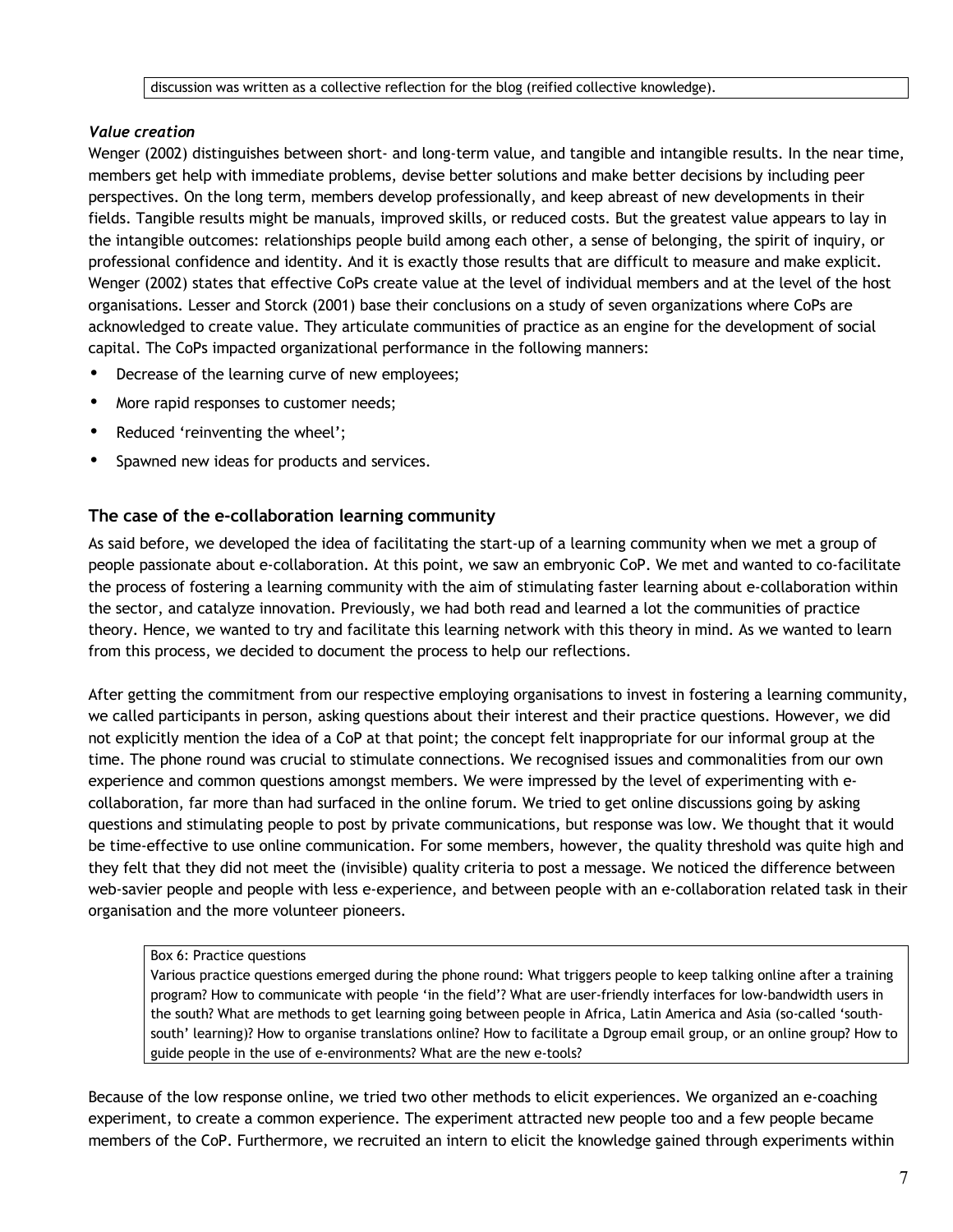organizations to enhance e-collaboration within organisations and with partners in Africa, Asia and Latin America. The interviews were documented in a printed booklet, as well as in a blog [\(http://www.icollaborate.blogspot.com\)](http://www.icollaborate.blogspot.com/), and shared with the group in a face-to-face meeting. This research was very valuable in that it stimulated people to reflect on their own practice and experiences. Participants started to see small initiatives as worthwhile to mention, and they noticed the initiatives of others around them.

Two initiators of the first meeting felt a great deal of ownership, and showed their interest in thinking along with us about the learning processes within the learning community. From that moment, we began working quite closely as a group of four, under the name 'design group'. The design group informally discussed progress.

We started to stimulate online exchange via an email-based forum, but added face-to-face meetings to the CoP repertoire to stimulate more dialogue in the group, create connections between people, and catalyze more in-depth discussion of the practical applications of e-tools. We proposed rotating the hosting of the meetings to stimulate ownership and share the logistical burden. Each meeting was prepared by the 'design team' in collaboration with the hosting member of the CoP meeting. Till date, five quarterly meetings were organized, with an attendance ranging from about 14 to 25 participants (the first meeting had the lowest number of attendents). In every meeting, roughly half of the participants were previous participants, and half were new entrants. The online repertoire was expanded by a public online resource: the weblog [\(http://www.icollaborate.blogspot.com\)](http://www.icollaborate.blogspot.com/). A smaller bloggers team took it upon themselves to blog and/or interview people. After a one-and-a-half year, we started investigating a possible move to a multiple-thread forum, moodle [\(www.moodle.org\)](http://www.moodle.org/).

After a year as facilitators, we were eager to have some external feedback about our progress towards of fostering an effective learning community. We had questions about the rate of expansion of the group, the learning process, our own role as facilitators and the functioning of the online forum. In October 2006, an external CoP specialist was asked to review the first year of growth and define some development paths for the future. The exercise was extremely useful to highlight some of the dynamics of this particular community so far. Though we were initially hesitant to bother members with meta-level reflections about the growth of the community, a small core group met to discuss the outcomes. The exercise made them more conscious about their own role in the community. For us as facilitators, the review gave more insights in some dynamics in the community and focus for the future. New initiatives arose from the exercise and the domain of the community was reformulated from a focus on tools towards the way e-tools can be introduced and used in organisations.

Box 7: Example of message by a facilitator to articulate scope of working and learning:

We discussed during our meeting what makes this group special. The focus on e-collaboration is specific and translates in a drive to experiment practically with tools (eg Writely, wikis, riddles). Our main questions we are dealing with for now:

- 1. What are new tools available for e-collaboration?
- 2. How to make an informed choice for an appropriate tool for e-collaboration, in our organization, with partner organisations, or between partner organizations?
- 3. How to facilitate e-collaboration? How to stimulate use of technology?

In September 2007 we stopped our facilitation efforts because of change of jobs. We called out to members who were interested in investing in the community. All sponsor organizations wanted to continue and two more organizations joined the team. This allowed for a new definition of leadership roles, marking a new phase and possible transformation. Figure 1 summarizes the e-collaboration learning community growth in a timeline. The focus chosen is topics discussed and major events.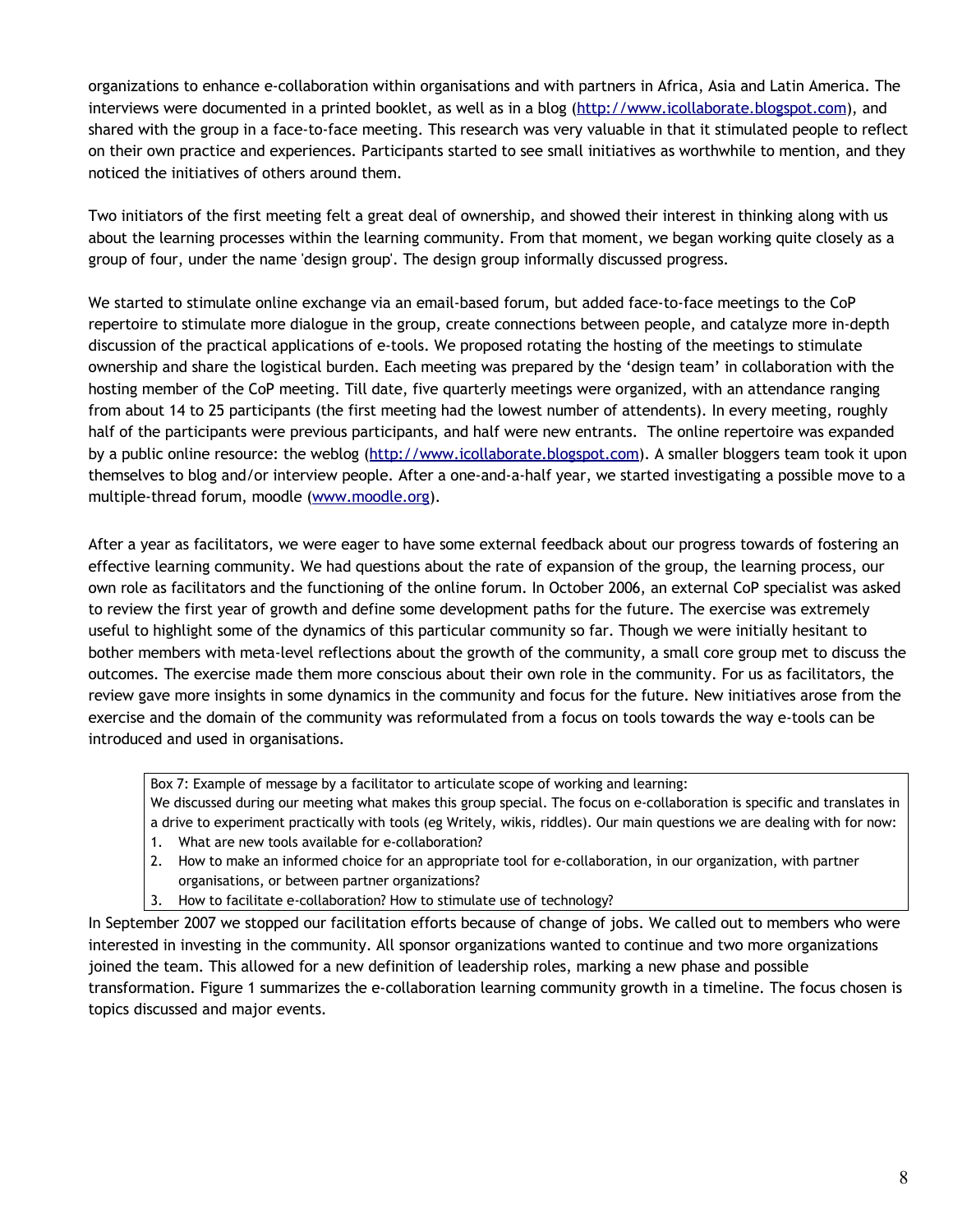

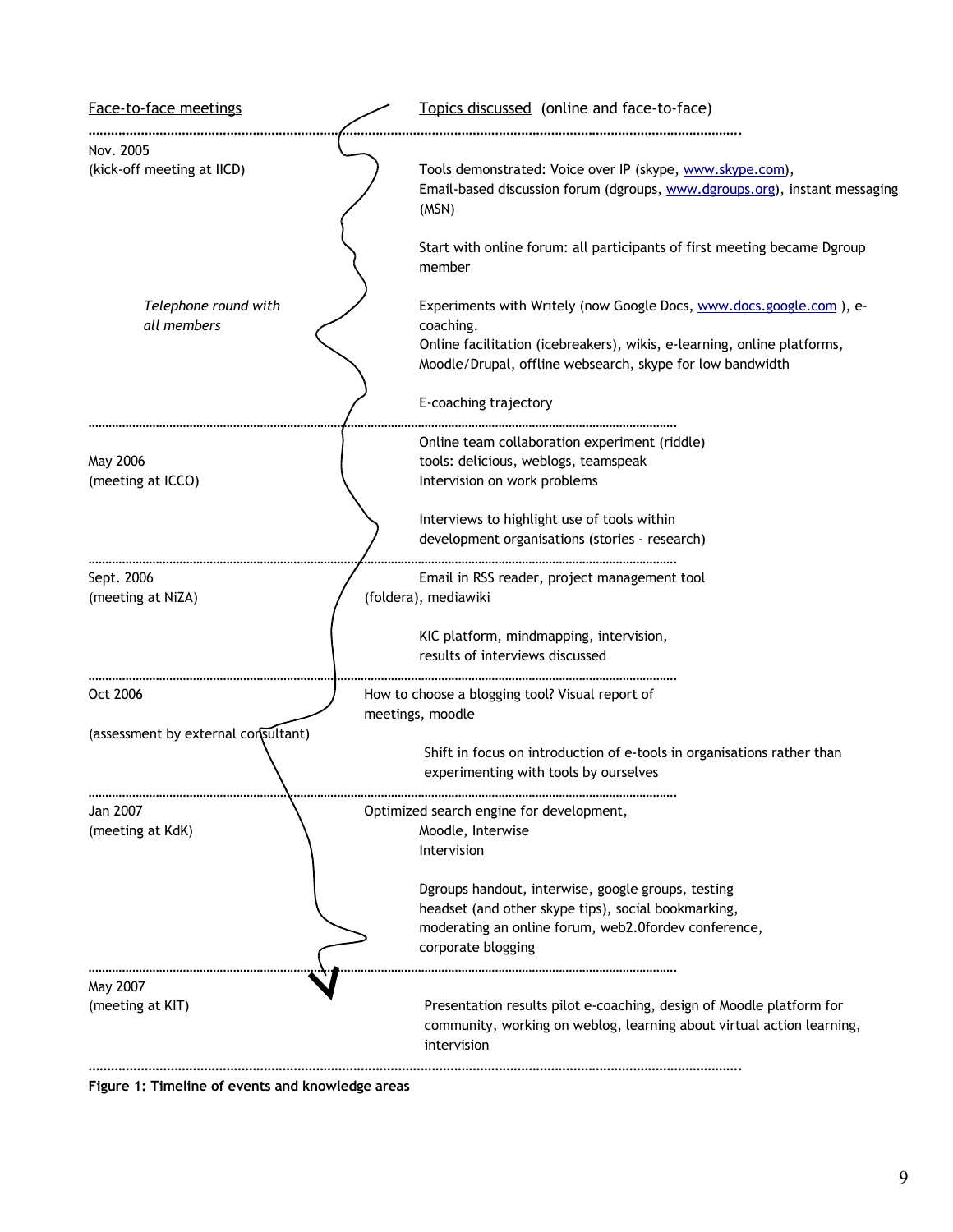# *Public and private learning spaces*

The story described above shows different interventions we undertook as facilitators, activities that were initiated in the community. The growth of the community also had its impact on the different learning spaces that arose. Figure 2 depicts this collaborative learning landscape, by displaying the various public (white) and private (grey) learning spaces. Public spaces are visible to all and are the community spaces like the online forum or open meetings. Private spaces are one on one or small group meetings. In the e-collaboration CoP there were many private spaces, members met each other online through their weblogs, and others initiated private small projects or met in trainings or workshops on e-collaboration related issues. The private conversations constituted an invisible, but nevertheless important part of the learning processes within the community. The spaces that overlap with the learning community boundary are the spaces that cross the boundary and have the potential to foster learning across the community with outsiders and to attract new members. Some circles are more in the centre then others, this doesn't have a specific meaning.





Private conversations did not only take place between members of the community, but also within the design group and between the design group and the members. Behind the scenes we talked with members, asked them for their ecollaboration experiences, supported them in sharing those practices with others in the community, or invited people to take the lead in one of the experiments. Both public and private spaces are important for learning within a CoP, but the private spaces may be even more important in the beginning. One of our roles was to try and bring private discussions into the public space, something to which people often resisted. We explicitly address the two different learning spaces because we think the less visible space, the private, is of a lot of value for the group. In these spaces a lot of informal learning and exchange of experiences and ideas take place.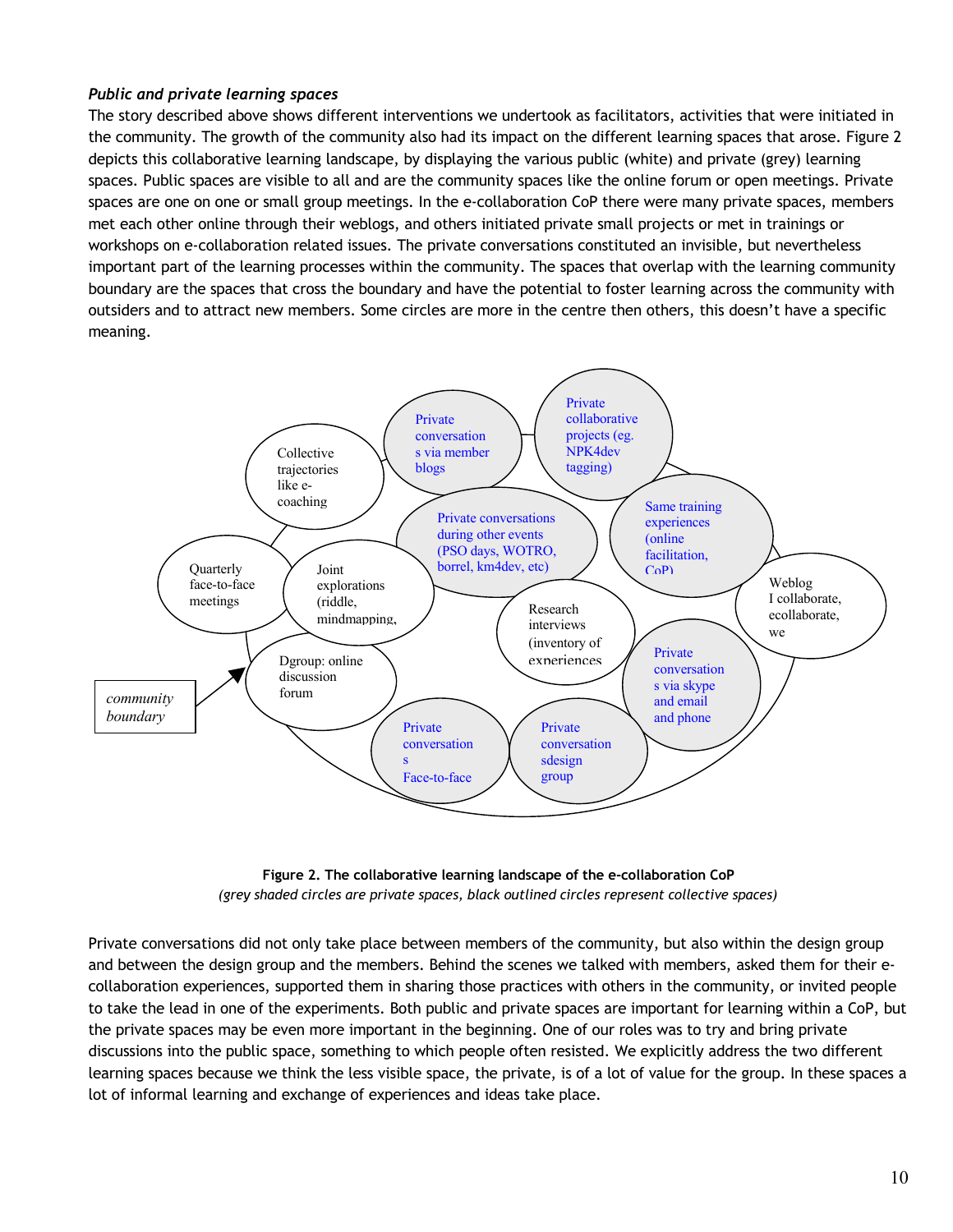#### Box 8: Managing the interface with other communities

Every two months people working in knowledge management in the development sector gather informally in the Hague to have drinks after work from 17 o'clock onwards. This initiative has been going on for some time. We joined forces with this initiative, co-organised one of the drinks and invite all in the e-collaboration group to these borrels. At every borrel there are at least a few members of the e-collaboration group, and some even travel from other towns to the Hague to attend the borrel.

## *The value created by the e-collaboration community*

It is clear that there is a growing learning community (see table 1 for an overview of stages and observations in the growth process), but what is the value created by the e-collaboration community? Is it a place where you find other people with the same kinds of interest, a place to learn from others, share experiences? What does it bring us? And what is the value to our organisations? Thinking about the value, another question arises about members participating in the community from a personal perspective or from an organisational perspective.

# **Table 1: Stages in the growth process of the learning community**

(Partly based on Wenger, 2005 and McDermott, Snyder and Wenger, 2002).

| Stage name                                                      | <b>Potential</b>                                                                                                                                                                                                                                                                                                                     | Coalescing                                                                                                                                                                                                                                                                                                                                                                                                                         | <b>Maturing</b>                                                                                                                                                                                                                                                                                                                                                                                                                            | Stewarding                                                                                                                                                                                                                                                                                                                                               | <b>Transforming</b>                                                                                                                                                                                                                                                              |
|-----------------------------------------------------------------|--------------------------------------------------------------------------------------------------------------------------------------------------------------------------------------------------------------------------------------------------------------------------------------------------------------------------------------|------------------------------------------------------------------------------------------------------------------------------------------------------------------------------------------------------------------------------------------------------------------------------------------------------------------------------------------------------------------------------------------------------------------------------------|--------------------------------------------------------------------------------------------------------------------------------------------------------------------------------------------------------------------------------------------------------------------------------------------------------------------------------------------------------------------------------------------------------------------------------------------|----------------------------------------------------------------------------------------------------------------------------------------------------------------------------------------------------------------------------------------------------------------------------------------------------------------------------------------------------------|----------------------------------------------------------------------------------------------------------------------------------------------------------------------------------------------------------------------------------------------------------------------------------|
| Description                                                     | <b>Falling in Love</b><br>The birth depends<br>on a few people who<br>see its potential.<br>The attraction leads<br>to a mixture of<br>excitement and<br>apprehension.                                                                                                                                                               | Dating<br>Communities grow<br>on social energy<br>and learning<br>opportunities.<br>They need time to<br>discover the value<br>of being a<br>community.                                                                                                                                                                                                                                                                            | <b>Getting Married</b><br>Communities in this<br>stage design<br>themselves and<br>establish a rhythm of<br>togetherness and<br>assign roles. It has to<br>make sure all the<br>relevant people<br>participate.                                                                                                                                                                                                                            | Living as a couple<br>Mature communities seek<br>challenges that go beyond<br>the early focus and expect<br>to have a voice or make a<br>difference.                                                                                                                                                                                                     | Growing old, growing<br>young<br>Healthy communities<br>live by reinventing<br>themselves by exploring<br>what they are about and<br>seeking to deliver value.                                                                                                                   |
| <b>Observations</b><br>from the<br>E-collaboration<br>community | The initiators saw<br>the potential of an<br>event to learn about<br>e-collaboration. The<br>facilitators saw the<br>potential for a more<br>continuous learning<br>process by fostering<br>a CoP, based on the<br>shared enthusiasm<br>as well as their own<br>eager to gain<br>practical experience<br>with facilitating a<br>CoP. | Members had<br>individual<br>experiments but<br>did not share<br>those experiences,<br>not feeling their<br>worth to share.<br>Members<br>individually<br>started to<br>participate in<br>various training<br>programs related<br>to the domain of<br>e-collaboration<br>(online<br>facilitation,<br>moderation,<br>CoPs). Online a<br>few experiences<br>were shared, but<br>more is shared<br>through one-on-<br>one interviews. | The design group<br>forms and the rhythm<br>of quarterly face-to-<br>face meeting hosted<br>by a member was<br>created. A relatively<br>spontaneous structure<br>for the meetings was<br>formed too; an online<br>experiment<br>beforehand, tools<br>sessions and<br>intervision to discuss<br>work issues as well as<br>the ways of organizing<br>the meetings. The<br>online space is used as<br>a space to present<br>events and tools. | The domain is redefined<br>from learning about e-<br>tools to learning how to<br>introduce e-tools<br>effectively into<br>development<br>organizations. A blog is<br>added to the repertoire,<br>making the community<br>known publicly. Intensive<br>collaboration of some<br>members with the<br>knowledge management<br>for development<br>community. | One member of the<br>design group withdraws.<br>Plans are made to<br>change to a new online<br>environment from<br>Dgroups to a Moodle<br>environment. Online<br>teleconferences are<br>added to the repertoire<br>too. New ways of<br>organizing the meeting<br>are introduced. |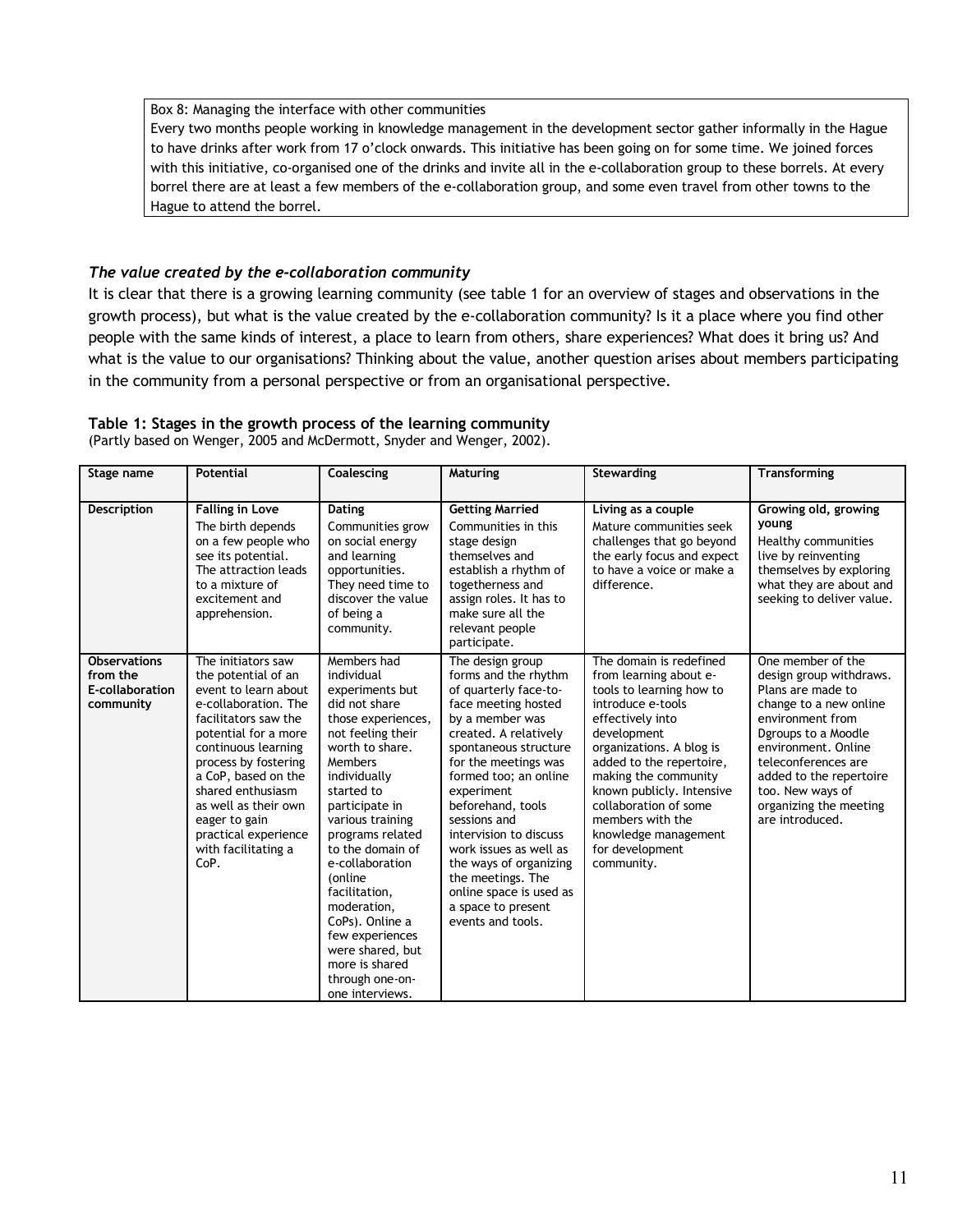The e-collaboration community produced various tangible products, however, the intangible products are more important and harder to measure. A tangible product is for instance the weblog [\(http://icollaborate.blogspot.com\)](http://icollaborate.blogspot.com/), the Dgroups archive with almost 500 messages and its resource section, the printed booklet and e-coaching materials. We used different methods to get a grip on the more intangible results. First, while we did not investigate the value systematically, we collected some anecdotes that articulate the value of the community in the facilitator's wiki. Secondly, we collected feedback through the external assessment after one year. Lastly, we asked members in a face to face meeting in May 2007 to write down one example of how the group supported them.

#### Box 9: A community review process

John Smith (http://www.learningalliances.net), an expert on CoPs, helped us with the review on the community. He observed a shift in focus from tools towards the introduction of new technologies for collaboration in our organisation. John Smith: 'the e-collaboration community should think of itself as a laboratory for developing its own practice: if a tool and appropriate social practices works for the community, it's worth recommending to organizations in the development sector and to the larger community of partners and clients. Learning from each others' successes and failures (to use a tool or technology and to adopt it) should be the focus of the community and the community should use a mix of these same technologies to learn from each other's experience. This implies a significant domain shift: from simply understanding how a tool works to understanding the social and organizational benefits as well as the obstacles to implementation and adoption.'

Most members defined the value first in terms of personal benefits, support and inspiration. They joined the community from a personal interest and passion for e-collaboration. They often felt isolated in their work on ecollaboration in their respective organisations. "E-collaboration is a significant area of learning and skill development, and there is the sense that as a group, these members have a significant contribution to make." (Smith, 2006)

### Box 10: Example of individual learning trajectories

Two people were interested in e-collaboration but quite new. They decided to enrol in an online course about ecollaboration. After the course they shared some things they did and were asked to lead an exercise. The exercise was a big success and their effort was very much appreciated. Their identification with the topic of e-collaboration grew and this has reinforced their commitment to the community. Both have become very active members.

They were looking for support in finding ways to motivate colleagues in their own organizations for e-collaboration. One member said 'I appreciate the openness and will to experiment with technologies the members have. People involved have proven to be very interesting discussion partners with great stories and ideas that link to my work'. A new member about her first experiences: 'For me, this meeting was the first time to participate. At the same time, I can already foresee how it will help me to establish contacts and how it will stimulate me to make better use of ICT possibilities in cooperation with colleagues and partner organisations.'

Box 11: Some non-systematic anecdotal evidence of value created by the learning community

- An email is sent from a member thanking for sharing a resource, saying he appreciated it, and forwarded it to his colleagues.
- During a Skype call, we heard that a member used another member as sparring partner about content management systems (Plone and Drupal).
- During a phone call we heard that someone has introduced Skype into her organization and that people are now using it regularly.
- In one organisation a person started with tagging and group tagging. It really makes her work much easier when she had to compile resources for a training.
- A member shared their internal blog experiences and this is just in time for another organisation that is at the verge of introducing this too in their organisation.

Some members indicated that their participation in the community affected the practices in their organisation: 'I mostly appreciate the inspiration it gives me to try new things, although I haven't actually used much within my own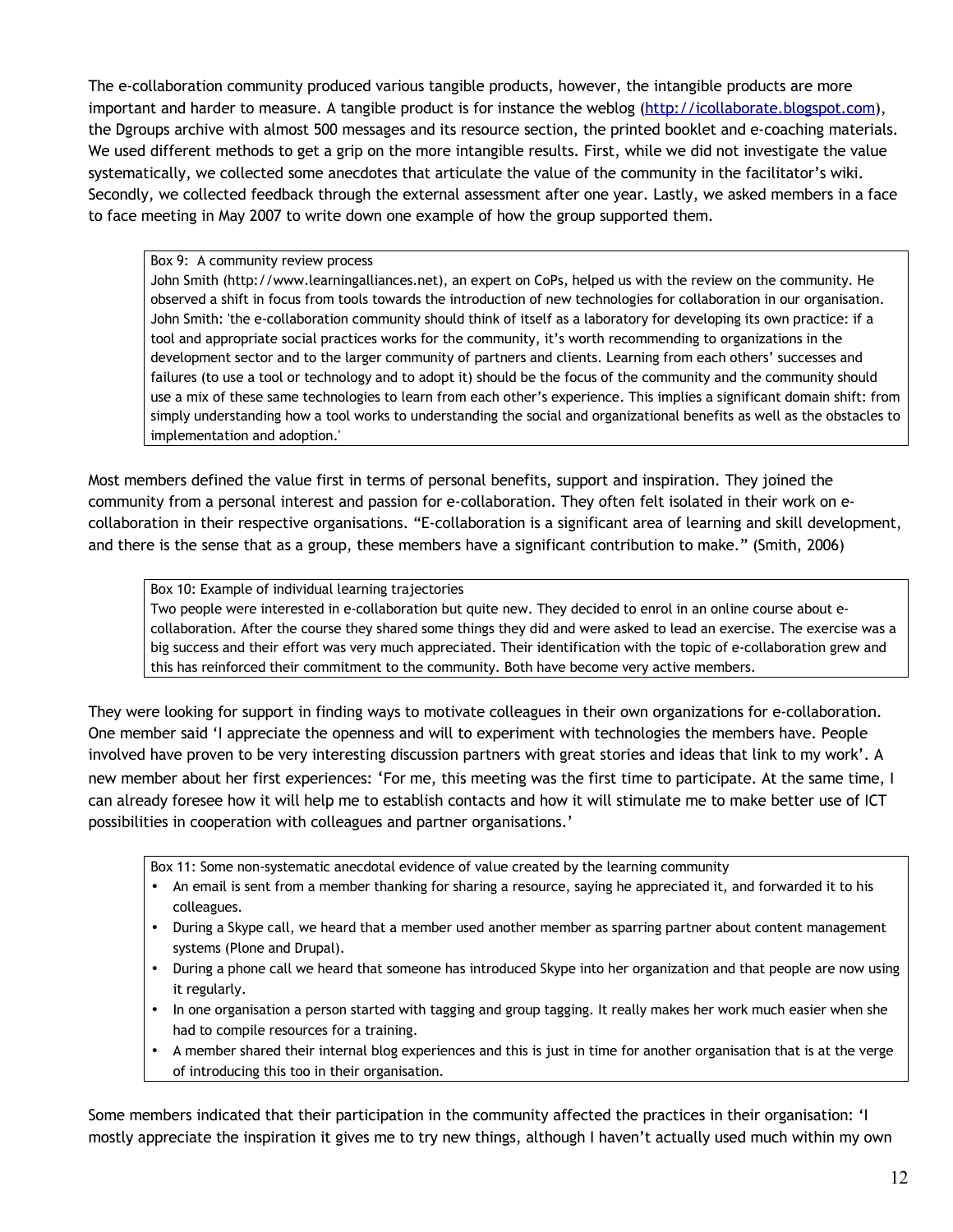organisation. I do use Google Doc's with colleagues when I co-write an article, and I plan to make a Del.icio.us (account).' [\(http://del.icio.us](http://del.icio.us/) - a collaborative tagging and bookmarking service). A few had a story in which the community had an important impact on their own work or the organisation they are working with. An example: 'In 2006, I participated in the e-coaching learning trajectory. By that time I wasn't a member of the community. I got very enthusiastic about the possibilities of e-coaching and enrolled in the community as well as in a coaching course. This course has totally changed the focus of my work! It is too early to assess what this will all lead to', 'For me the community means new contacts, and even new work. Together with another member I was asked to develop and facilitate an e-collaboration introduction course for a Dutch NGO', and 'Two years ago, e-collaboration was new for my organisation. And this week we have a whole afternoon experimenting with e-tools with all employees!' Another example is shown in box 12.

Box 12: A member's account of the value of the e-collaboration community:

"I have a very challenging job in my organisation to design and develop an online learning environment for our volunteers, working all over the world. How do we connect volunteers? How do we capture knowledge and make it available to others? And how to stimulate knowledge sharing and learning between volunteers? Those are the kind of questions I am working on. In my organisation, my sparring partners are mostly IT-specialists and e-learning experts. For other types of questions I use the e-collaboration community, which is a very valuable group for me! At the same time I was looking for an online learning platform to work with, some other people in the community had the same question. It was very helpful to share thoughts and experiences on this topic, and even experiment together with a Moodle environment. I met people with worthwhile experiences and same interests. This 'social learning' definitely helps me in my work, and makes me more confident about certain choices and directions to go to."

We observed that once people gained more knowledge, and interacted with other practitioners, their self-awareness and identities changed. The person who enrolled in the e-coaching course decided to continue with a coaching course which changed his identity both within his organisation as within the e-collaboration group. In this case of an interorganisational learning community, we observed that people brought their organizational culture and way of working into the community. The e-collaboration community hence created a space where new ways of working and new identities are formed.

Box 13: The assessment's effect on identity of a participant

One participant remarked that the assessment exercise had worked for her to realize that there was a community of practice formed and that she played a role in it. Until then she had not really looked at the exchanges as a community of practice. She thinks this is one of the strengths of the facilitation during the first year. The facilitation was invisible enough not to be 'annoying'.

When the e-collaboration community grew and became more known and self-conscious, we made connections with other communities and the community became more publicly known. A member wrote about this: 'This community and its members became of much more value when links were made with the Knowledge Management for Development<sup>[2](#page-12-0)</sup> (KM4Dev) community.' KM4Dev's annual gathering in the Netherlands in 2007 had several ecollaboration topics and some members of the group co-organised the meeting. The learning community became more publicly known through the weblog and its members. It was mentioned in a recent article about knowledge management in the development sectors as one of the known knowledge sharing networks (Vice Versa, 2007). We played a coordinator role, but members also actively promoted the community.

<span id="page-12-0"></span><sup>2</sup> KM for Development (KM4Dev) is a community of international development practitioners who are interested in knowledge management and knowledge sharing issues and approaches. See [http://www.km4dev.org](http://www.km4dev.org/)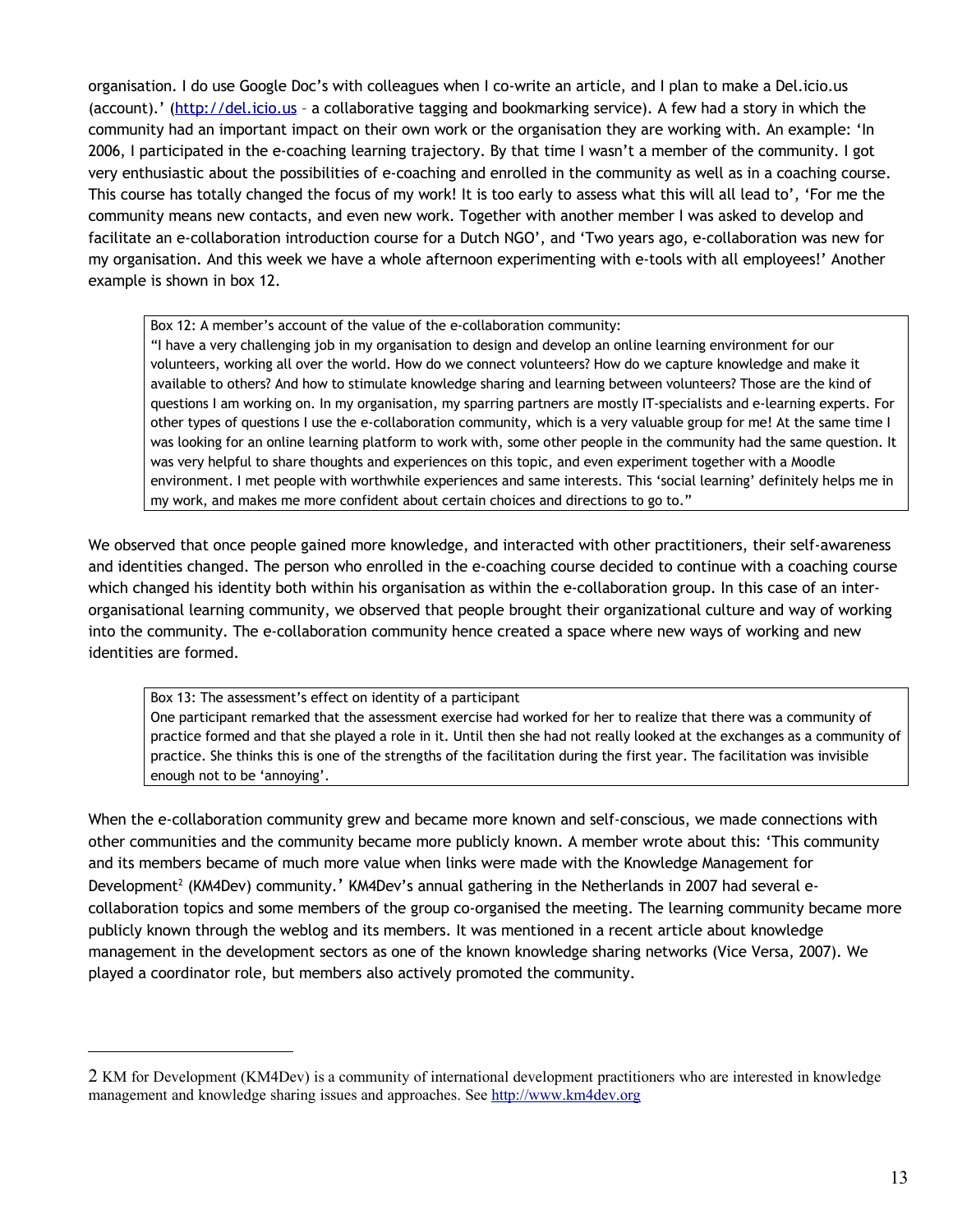# **11 principles to guide facilitation of a learning community informed by CoP- theory**

In this chapter, we will present 11 principles that were important to us as facilitators of a learning community based on the CoP theory. The principles are derived from our experiences with the e-collaboration community over a period of two years. We hope this will contribute to an improved understanding of the facilitator role, and help you in developing your role in practice. We don't want to introduce these principles as *the* principles, but as a pallet of possible choices you ca make as a facilitator.

Tarmizi, de Vreede and Zigurs, (2006) state that the facilitator role in communities is still under-researched. As a result, very little is known about successful facilitator interventions leading to effective CoPs. Some research is undertaken into leadership, but focuses on the management team and the sponsor rather than the individual actions of the leader (Bourhis et al, 2005). Stuckey and Smith (2006) looked at the role of leaders to sustain a community of practice. They outline three themes for leaders aiming to sustain a CoP, but without going to the level of concrete facilitator interventions: (1) sustain the community's being together inside the community, (2) maintain boundaries around the community that are clear, permeable and meaningful, and (3) carefully draw nourishment from the environment and respond to environmental challenges creatively. Hall (2003) describes a process that a facilitator can use to maximize the quality of a given community of practice. In a Dutch book by Coenders and Bood (2004) some interventions are explained as a way of illustration. Kranendonk and Kersten (2007) describe how three master roles can stimulate the learning process and improve the functioning of a CoP, assigning a Master of process, a Master of innovation and a Master of learning and development. Krebs and Holley (2002-2006), specify how a facilitator of a network can 'knit their network' by using network mapping. And a research undertaken by Tarmizi et al (2006), highlights that organizations could help facilitators in more systematic ways, facilitators could allocate their attention in a more effective ways, and there could be more purposeful training programs. The most difficult tasks identified were: (1) encouraging new members to participate in the communities activities, (2) promoting ownership and encouraging responsibility, and (3) creating and maintaining an open, positive and participative environment,

Two valuable remarks about the way the facilitator's role is paying attention to in literature. First, in CoP literature that is available on the facilitator's role in a learning community, there are different ways of describing this role. Terms often used are: convener, designer, weaver, coordinators or leaders. (see Callahan and Milner, 2004; Stuckey and Smith, 2006; McDermott, Snyder and Wenger, 2002). Each term represents a way of looking at the role, or a certain emphasis on one aspect of the role. We have chosen to use the term facilitator because we'd like to emphasize the fact that the person should guide the development process of the learning community. This involves paying attention to participation, (re)-defining the domain and domain questions, and keeping the conversations centred on practice. And second valuabel remark is that most research is done in either face-to-face communities or online or 'virtual' communities (see for instance Preece et al, 2004, Hardon 2005) and few examples are described of hybrid communities. Facilitator's interventions might be quite different in pure virtual communities compared with face-toface or hybrid communities. Some studies on virtual communities report that the support of face-to-face meetings stimulate the evolution of the community (Ardichvili et al, 2002; Hildreth et al, 2000, Smith and Trayner, 2005, Stuckey and Smith, 2006, Qureshi and de Leeuw, 2006; Influence of face-to-face meetings, 2007). According to Hardon (2005), familiarity with the phenomenon of online communities plays an important role in the success of a community. Kimble and Hildreth (2004) are cautious about pure online communities of practice. They warn that the difficulty of building and maintaining strong social ties needed to build a sense of community in a virtual environment should not be underestimated. On the other hand, membership in a tight-knit, face-to-face group makes virtual participation redundant (Ardichvili et al, 2002).

Seven principles outlined by McDermott et al (2002) for nurturing communities of practice, are very helpful in our understanding of facilitation. We used those principes as the basis to our approach: (1) design for evolution, (2) open a dialogue between inside and outside perspectives, (3) invite different levels of participation, (4) develop both public and private community spaces, (5) focus on value, (6) combine familiarity and excitement, and (7) create a rhythm for the community. Derived from those principles and our experience with the e-collaboration community, we see 11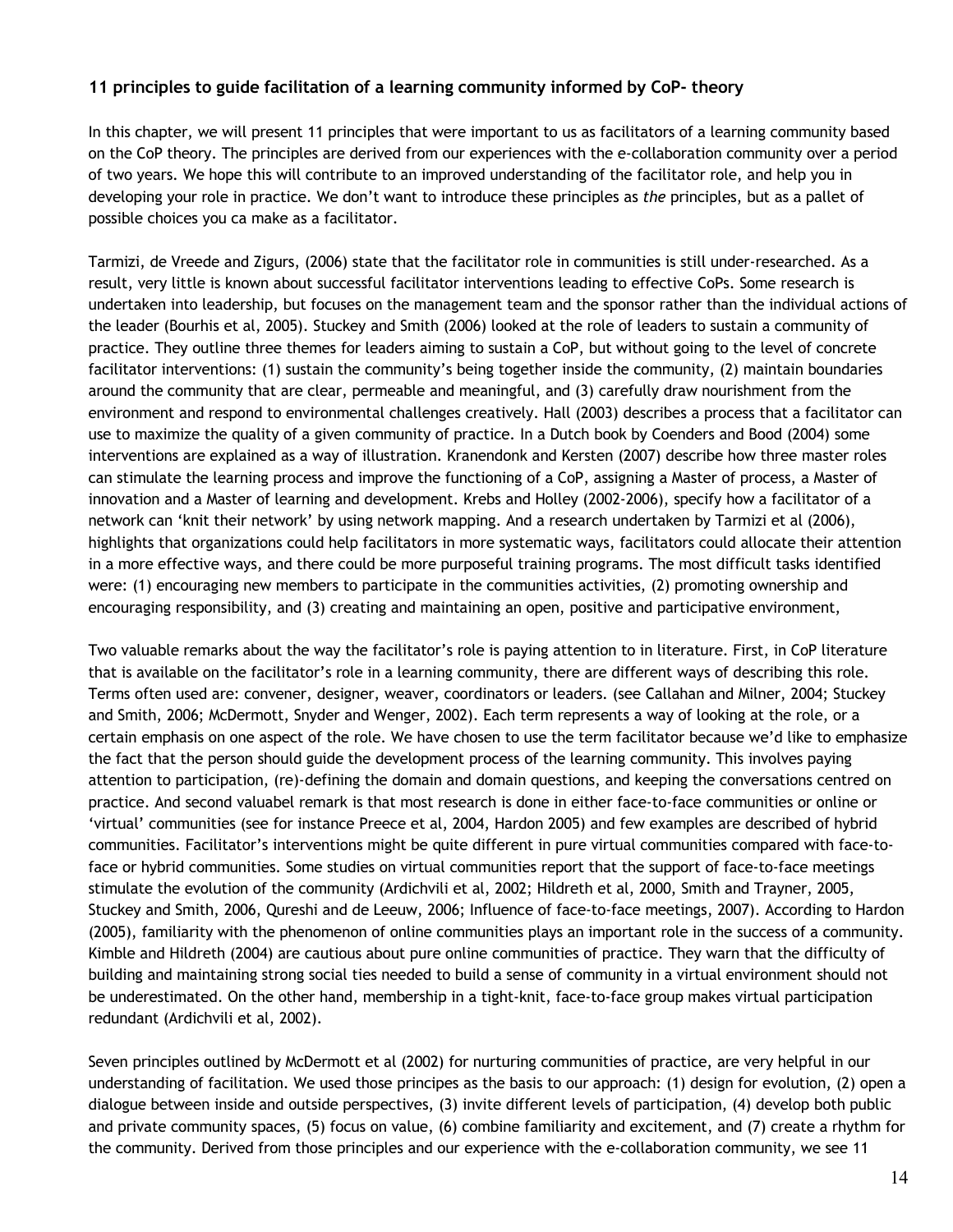principles for facilitating a learning community based on the CoP theory:

#### Box 14: Eleven principles for facilitating a learning community

- 1. Act as a learning facilitator-practitioner
- 2. Co-facilitate to reduce blind spots
- 3. Embed learning in actual practice
- 4. Simulate self-organisation
- 5. Facilitate conversations in public *and* private spaces
- 6. Use the variety in the community
- 7. Balance the focus on tangible and intangible products
- 8. Guide meta-level reflections
- 9. Distinguish between two layers of practice
- 10. Manage sponsor relationships
- 11. Manage the boundaries

Though we derive the principles from our case of facilitating a hybrid, inter-organizational learning community with its own characteristics and challenges, some of the principles may apply to facilitators in a corporate setting too. Below we explain each principle in more detail, together with some concrete examples from our practice.

## *1. Act as a learning facilitator-practitioner*

An important starting point is that we see ourselves as facilitator-practitioners instead of neutral facilitators. A neutral facilitator who is not a practitioner in the domain of the CoP may have a distant view so that he/she can more easily see whether conversations are moving forward, and innovation is taking place. The danger is that the facilitator cannot fully understand the complexity of the practice. For a facilitator-practitioner it is easier to get people talking, and to make connections. The weaving of relationships comes quite naturally as practitioner-facilitators meet people interested in the topic through their daily – normal- tasks. Preece (2003) states 'If the facilitators are themselves part of the community this will be easier than if they are not. Facilitators who are not participants in the community will have to try especially hard to involve the community.' A risk for a facilitator-practitioner is to dominate the topics and directions a CoP takes. This view of facilitation is different from the common view of a workshop facilitator who mainly acts as a process facilitator. Stuckey and Smith (2006) interviewed leaders and member of six sustained CoPs and found that all leaders participated in the life of their communities (and we assume that they participated as practitioners).

Π An example of the way we facilitated as practitioners is the fact that we put our own practice questions forward in the online forum. We also used our daily life contacts and interactions to grow the CoP. Every time we met new people with a passion for e-collaboration we invited them to join the group.

As a facilitator-practitioner you learn about the domain of the learning community, as well as the process. Every learning community is unique; there is no blueprint guide to facilitate a learning community. A facilitator hence needs to adopt a learning approach, find out what works for this community and act as a reflective practitioner. This is easier when a team of two or more people are engaged as facilitators of a group. A facilitator also learns about the domain of the learning community. In box 15 we describe some learning questions or dilemmas we were facing during facilitation.

Π The example of our case: We created space for ourselves to learn by reading literature, talking about the process and our observations. We documented and reflected on what we see happen by documenting short episodes in the facilitators' wiki. As a team, we complemented each other's blind spots. The external consultant was useful to provide us with feedback and suggestions. We are seen by others as experts because we are invited to give presentations or advice. Our identity has changed from a person interested in ecollaboration to a person being asked for and valued for expertise. This identity even shapes our role in the organization.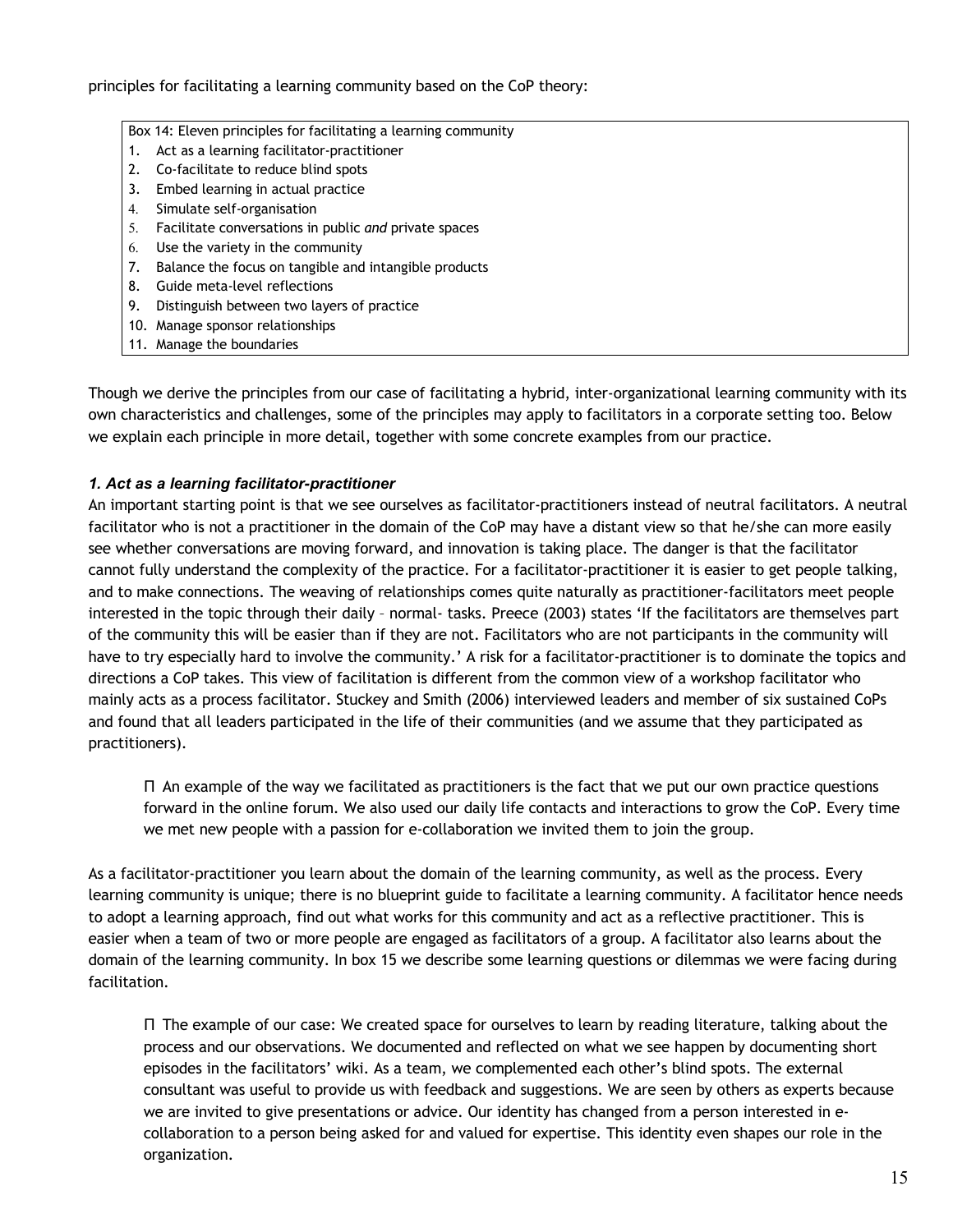Box 15: Examples of dilemmas of the e-collaboration learning community facilitators

- How do we make sure that we are permeable enough so that new people can join, while keeping the space interesting enough for old people. How to balance a need for trust to go deeper, with openness to newcomers so that it is an accessible space for people to come and learn?
- How can we stimulate more online discussion? In the Dgroup, a lot of people never react, and we wonder if that is due to the fact that they are comfortable lurkers, that they are not skilled online communicators, or because they feel their email inbox is putting a general burden on them.
- Do we open up this group for southern partners? Since the beginning this has been a topic up for discussion within the group. Currently, learning is taking place north-north, but could we include southern partners? What processes do we need to put into place to make sure they can participate on an equal basis, without having the possibility to participate in the gatherings in the Netherlands?
- How important is it to make our purpose more explicit and to talk on a meta-level about the community of practice? When we have one afternoon gathering should we devote some time to making our ways of being together discussable?
- With what kind of results are we satisfied? How do me measure progress? At times, we feel proud of the apparent attraction the group has for newcomers, which is shown in a growing number of participants online and face-to-face. At time, we can become cynical about how the CoP supports work of individual members. Scarce time is more easily devoted to growth interventions rather than measuring success. We started noting down anecdotal evidence in a wiki, but how to collect more systematic feedback?
- Related to the previous point is the observation that, despite the multitude of relationships, the sheer invisibility of those relationships at times make you feel nothing is happening and no substantial learning is taking place (eg when there is no face-to-face meeting, no message in the Dgroup, and no new blogpost). But sometimes new connections can surprise you as a facilitator. At times, you try to connect two people because you know they are both struggling with the same dilemma and nothing much evolves. At other times, you overhear that people have contacted each other and have gotten useful information. Though we try to document anecdotal evidence in the wiki too, what more should we do to pay more attention for result measurement?
- What is the role of the initiators and the facilitators? What is difference between the formal facilitators who have the mandate of their organisation and the informal initiators who are deeply engaged?

## *2. Co-facilitate to reduce blind spots*

Facilitating a learning community from a CoP-theory perspective is very demanding and a 24-hours job. This only calls for co-facilitation by two or more facilitator as the best modalities. But there are also other reasons to opt for cofacilitation. The facilitator needs to balance between initiating and letting go, needs to be abreast with developments in the domain. Having more than one facilitator is practical (when one facilitator is on leave, the other takes over) but furthermore helps to complement the blindspots a single facilitator may have in terms of fully understanding the domain and seeing what is happening with the community and making sense of it in terms of community effectiveness

Π In our case, we opted for co-facilitation because we thought we could learn from each other's way of understanding the theory and the translation in practice. Besides informal discussions we had a common online documentation of our experiences. One facilitator took more the lead in starting new initiatives, the other facilitator was more focused on following up on ideas from community members.

## *3. Embed learning in actual practices*

We strongly believe in learning by doing, in learning embedded in actual individual practices as the basis of CoPs. We have adopted Kolb's learning cycle with the four stages: Concrete Experience, Reflection, Abstract Conceptualisation, Active Experimentation. The cycle may happen in a flash, or over days, weeks or months, depending on the topic, and there may be a "wheels within wheels" process at the same time (Atherton, 2005). If learning within the CoP is not embedded in the actual individual practices, the learning community risks to become too theoretical and this will not lead to innovative practices.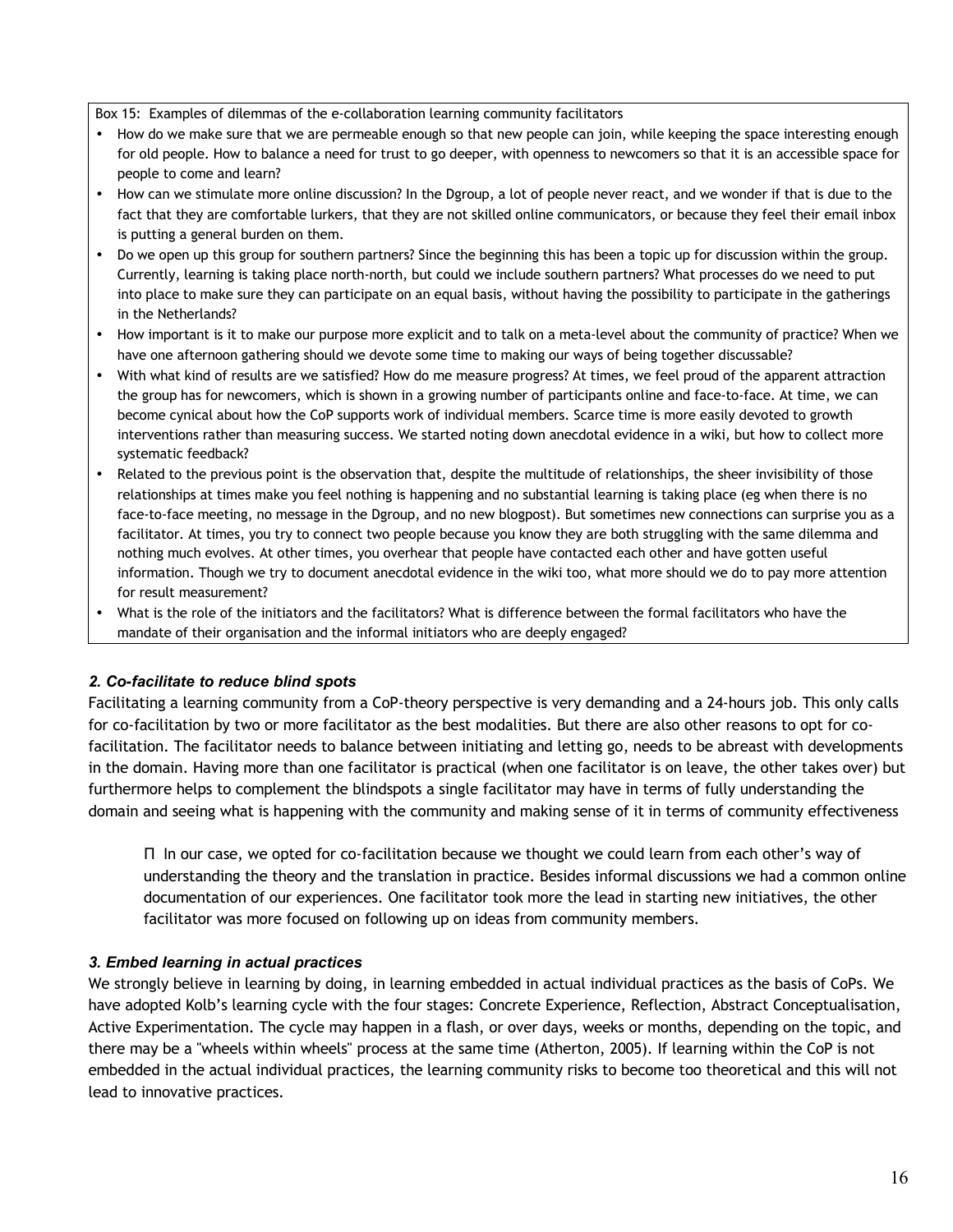

Π Some of our interventions based on this conviction were: stimulating practical experiments with e-tools, doing research in organisations to elicit concrete stories of e-collaboration initiatives, and create space in face-to-face meetings for peer assists. A space where members can share specific cases with each other, getting new ideas and insights to be translated to their practice. But also inviting people to share recent work or dilemmas from practice with the group.

We believe an important competency of a CoP facilitator is being able to listen to members, connect to it from your own experience and help formulate practice (sub-)questions. Learning starts by asking questions. Being able to really hear what the person means and to add to his/her understanding is important, hence the importance of being a facilitatorpractitioner. When we talk to a person with similar experience, the conversation will continue to different levels as when the person explains the same thing to a relative outsider. A facilitator leads by taking initiatives too. As long as people initiatives appeal to people, it will stimulate their engagement in the community. This demands a certain ability to think analytically and to be at the cutting-edge of practice.

figure 2: The Kolb learning cycle (Atherton, 2005)

Π Example of an intervention is: at the start-up phase, we talked to all members. In hindsight, this was probably one of our most powerful interventions, as we were able to connect to people by recognizing their questions. We used this information to propose events, like the e-coaching and podcasting training.

#### *4. Stimulate self-organisation*

We see it as an important role of a CoP facilitator to move between roles of initiator, stimulator and supporter in order to stimulate self-organisation**.** Perhaps the most important consideration for a facilitator is knowing when to lead and when to see what initiatives and conversations emerge. A facilitator should be flexible and facilitate as much as possible a process of self-organisation and an organic growth process without forcing; he/she balances between taking the lead and letting go while creating ownership for new ideas. Organic growth is important for building a solid social fabric. In a strong community people participate by motivation and intrinsic rewards and that motivation to learn together leads to co-creation of new insights and knowledge. On the other hand, you have to initiate, not all processes can be self-inflating. And you may need a helicopter view and see when external views or links may be fruitful.

One consequence of stimulating self-organisation is that the facilitator may have less control over the process and at times has to wait to see what unfolds (or not). Create free space so that others can develop initiatives. Or observe when people express ideas and take initiatives and support this, rather than organising it for them. This requires patience and confidence in the unfolding process. It also requires being ready to interact and support at all times. Once people take up leadership roles, the role for the facilitators changes into supporting these leaderships role. Compared to a workshop facilitator this means that you can plan less and need to develop an opportunistic approach. To allow for an organic growth of the CoP, the facilitators have to watch out for domination by their own preoccupations. Probably a certain bias is hard to avoid, but being aware of this bias is important.

Π An example of our case is that we invited members to lead parts of our meetings. At times, we felt the chosen methods were not the best for the learning process, but the engagement of members was a more important objective than the quality of facilitation. We also asked members by rotation to host the meetings, which also stimulated self-organisation. We stimulated members to be actively involved in the community, asked them to be the initiator of an experiment, the facilitator of a part of the face-to-face programme, the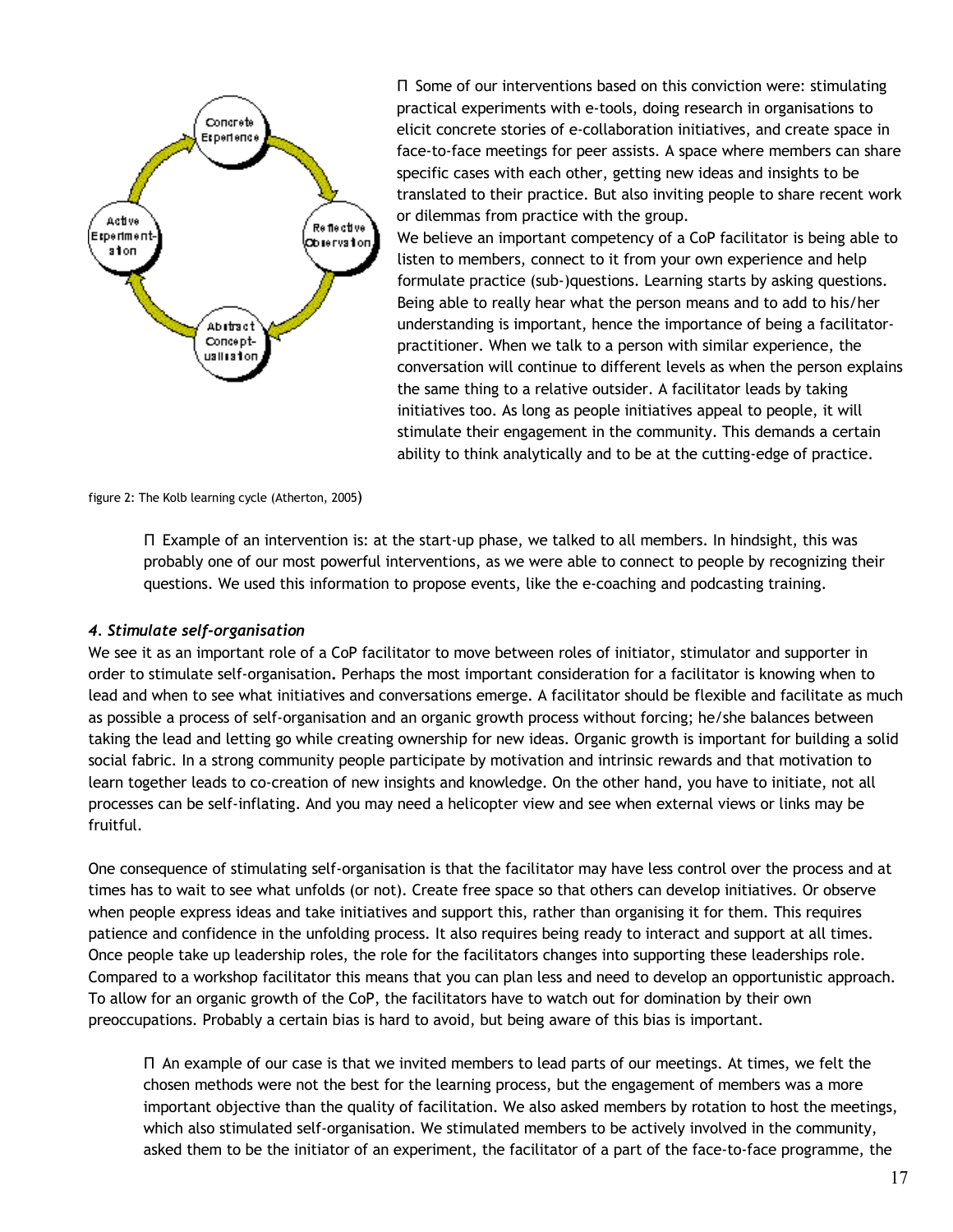host of an event, the owner of a question in an online dialogue. We explicitly invited people to take such a role, our role was more and more a 'behind the scenes and screens contribution'.

## *5. Facilitate conversations in public and private spaces*

A learning community is about relationships, connecting, dialogue, and negotiating meaning; sense-making. Social constructivism places personal interpretation of information and situations at the centre of learning. This interpretation of information takes place in a social setting through interactions with peers. Learning happens through conversations, and the more intimate conversations may take place in private spaces, one on one or in small groups. Especially in the beginning, the private spaces may be more important than the public spaces. Here is a major difference with the usual facilitator role, focusing mainly on what happens in the group in public. Facilitating by creating private spaces is more difficult and more invisible.

Π Examples of our experience: At times we received questions from members, one-on-one. We stimulated members who seemed 'comfortable' enough to pose the question to the whole group in the public space. But in the beginning, we could simply respond, or connect the person with another person with similar questions. Another activity to stimulating conversations in private spaces was the organization of informal drinks after each face-to-face meeting.

## *6. Use the variety in the community*

In a community, diversity is a valuable asset. Diversity can stimulate innovation and creative thinking. De Bono (1992) describes the need for lateral thinking to move sideways out of your normal patterns of thinking to come up with new perceptions, different concepts, and different points of entry to get to creative solutions or ideas. Leveraging diversity means capitalizing on individual differences. How can we make use of the variety in the community**?** Too wide a range of variety will impede the process practices connecting, but too small a range of variety will hamper the innovative edge of the community. It is a task of the facilitator to create the right balance. For instance: During our individual contact with each member, we discovered there was great variety in the group: private sector partners as well as non-governmental organisations, students as well as IT persons. Rather than opting to set specific membership criteria, we have stimulated this diversity and have cultivated relationships with people who were seemingly less 'part' of the mainstream, for instance a person with private sector background. We also stimulated variety in terms of means of communication. Besides online interactions via a discussion forum, we stimulated the face-to-face gatherings, and later we stimulated a public group blog. Members had different backgrounds, learning styles, ages and interests. We tried to make use of this diversity in stead of seeing it as an obstacle, by working in small groups, having meetings with a lot of free space, informal moments.

Another important element of variety is the different level of participation (core group, active group en legitimate peripheral participation). The last group, in the online community literature sometimes referred to as 'lurkers', is in non-CoP theory often problematic because of the low level of participation. CoP theory says that it's important that they are able to participate and that there may be inbound trajectories from this group into the active or core group. As a facilitator, you can make use of online facilities to allow for light participation. It is possible to scan the headers of the messages for topics that are of interest and for the rest not participate in face-to-face meetings or other activities. This allows participants to stay in touch with what's happening in the domain of this particular CoP. In case the CoP working fully online, you can create a similar way of participation by creating a community thread with the main topics. In our case, you could say that the online forum acts as a place for easy 'legitimate peripheral participation', we often asked people whether they want to sign up to be a participant for the online forum as the lightest way of participation. The total number of participants in this group is 100. In the face-to-face meetings between 20-25 people participate. Then there is a core group of roughly 10 people who are very active, some have been part of the group since the beginning, others joined later and have become active. Some people who were in the first meeting are member of the Dgroups, but have never posted any message. We did not invest in trying to get their participation because we thought that they would connect again when their individual practices coincide with the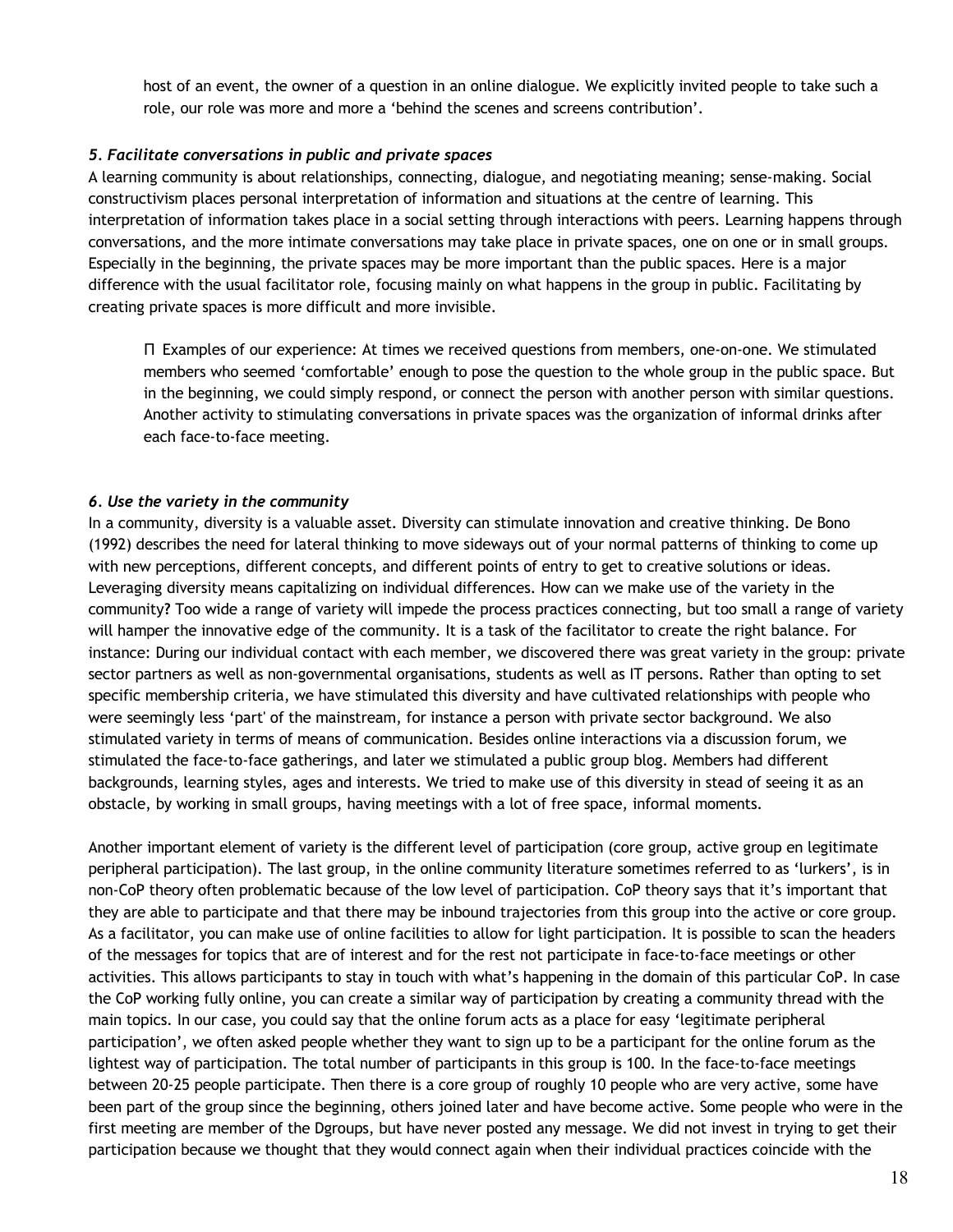practices of the other members of the group.

## *7. Balance the focus on tangible and intangible products*

The balance between participation and reification, tangible and intangible products needs to be right for effective knowledge creation. Learning in a community often seems intangible; members share experiences, get new insights and ideas, make new connections with others, etc. It is also important to generate more tangible knowledge products now and then. Making knowledge explicit is a very valuable learning and reflection process. Beside this, concrete products help to show some of the results, make it possible to share the knowledge created with others, like nonmembers and organisations in the South.

Π Examples from practice: We gave significant attention to documenting e-collaboration experiences in a booklet and blog, creating an archive for the group. At recent meetings, short videos were made and posted on the blog, as a way of enlarging participation into the face-to-face conversations as well as to reach out to the wider public, not part of this learning community. Monthly teleconferences to discuss the cases would be a way of stimulating participation around reified knowledge.

## *8. Guide meta-level reflections*

We believe that meta-level reflections can move the community development process. You think of effective ways of working, rules to be used in the community, the progress the community is making, the way sponsors and other actors are involved. Meta reflection also leads to a better articulation of the changing domain definition as a community evolves. But a facilitator should recognise that practice conversations may be more energizing and binding for the members. Their passion is to share stories and experiences on their practice. Hence, it may be best to start with meta-level reflection with the core group, and at a later stage of community development you might broaden your scope to the whole membership.

Π An example: The first year, we had the main meta-level reflections within the design group. After one year, we invited an external advisor to assess the community and this helped to increase the awareness of members of their role and the value of the community. Later we tried to devote time to this during each meeting. It could be useful to devote more time to meta-reflection than we did. Exercises at a more regular interval could lead to reflections about people's role within the learning community.

## *9. Distinguish between two layers of practice in the learning community*

As a facilitator it is important to distinguish between two levels of practice in a CoP and to work at both levels.

- (1) The level of Individual practices; the process of improving your practice in relation to the domain. In our case learning how to introduce e-tools to improve communication for development. A CoP will forge a certain level of common practice, converging individual practices.
- (2) The level of collaborative practices; the process of ways of working/learning together.

Both processes simultaneously develop over time. In relation to the CoP's domain, the more invisible layer of practice is the individual practice layer. Through conversations, domain practices of individual members will start to emerge and possibly converge; shared practices will evolve. An example of collaborative practices is a certain routine way of preparing meetings, the type of questions you ask (or not), but also how vulnerable you can be. This is the most visible layer of practice. The more a collaborative practice has developed, the more new people will have to learn and adapt to these practices. The shared individual practices are an indication of cohesion in the learning community.

Π An example of a collaborative practice we developed is the way we prepared meetings via Skype (a web based telephony tool) conferences. Over time, the design team had grown comfortable with this way of working, and we knew someone would start the teleconferences spontaneously. In two cases, relatively new members had a hard time connecting to this practice. One member felt like speaking 'another language'. Another member could not manage to be in the conference at all, and missed the link to who would open the conference. In this instance, you realize how much of a common collaborative practice has grown and how it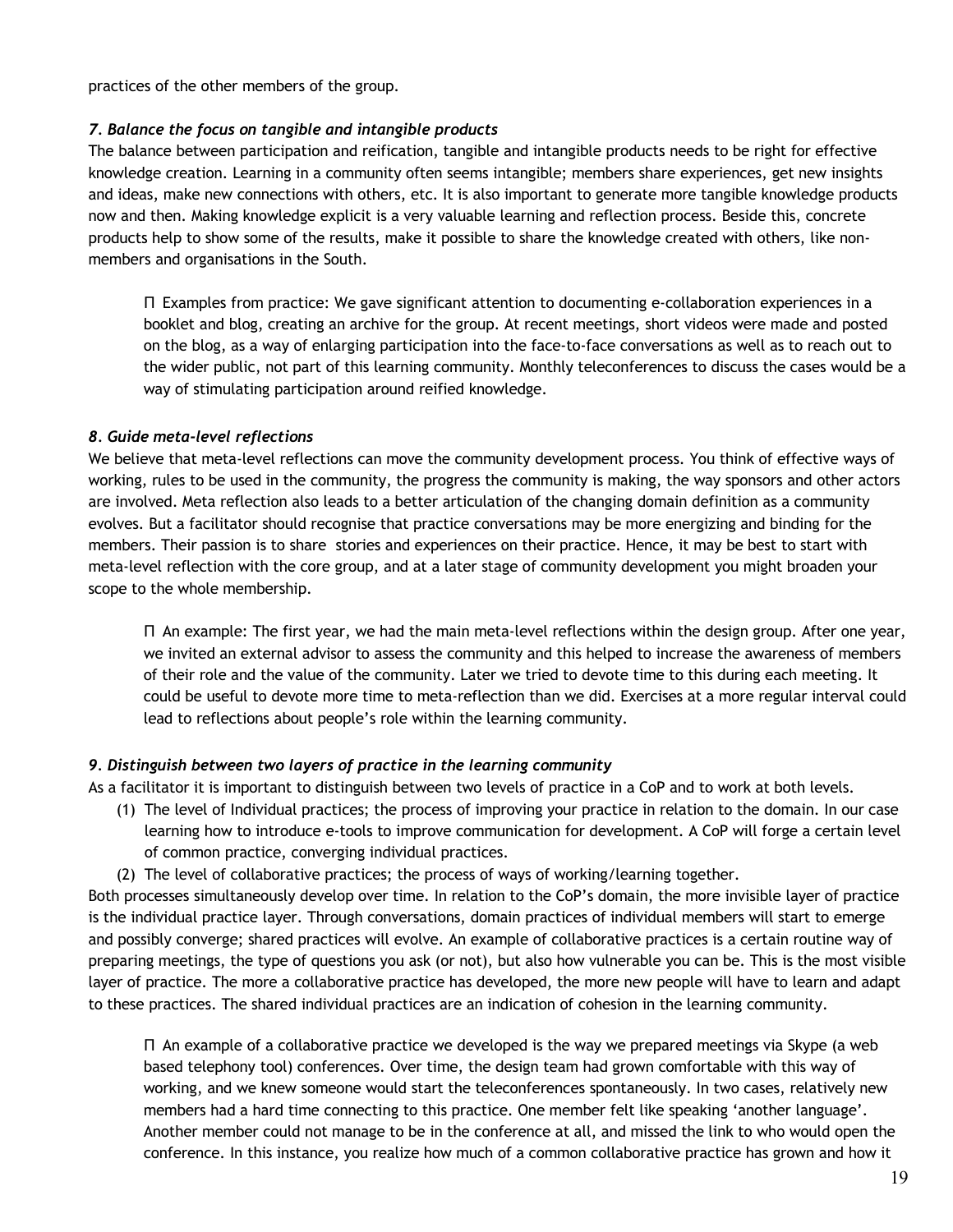was hard for newcomers to learn these practices.

## *10. Manage sponsor relationships*

Although communities are fundamentally informal and self-organising, they benefit from cultivation. As Wenger (1999) says: 'like gardens, they respond to attention that respects their nature.' To get communities going and sustain them over time, there is a role for managers or sponsors in providing the infrastructure that will support a community and enables it to apply their expertise effectively. Communities are often vulnerable because of the lack of legitimacy. As in corporate communities of practice, inter-organisational communities also have to deal with a management paradox. Managers should not leave a community alone, but should attempt to engage with them without attempting to control them (Wenger, 2005). Hence, it is a task for facilitators to manage positive sponsor relationships. It may help to articulate not only the value for individual members, but also the value in terms of contribution to the business strategy of the sponsoring organisations.

Π In our example of the e-collaboration community, an inter-organisational learning community, we had asked our two organisations to be sponsors for the learning community. We negotiated our facilitation time and a budget upfront, and defined the scope of the community beforehand. All this was specified and formalised within a Memorandum of Understanding between the two organisations. In our case, though the managers did have some ideas about the content of the community (focus on southern learning rather than north-north), they created sufficient room for the scope to emerge within the learning community. And despite the fact that both organisations were interested in the tangible results (publications) this did not put any pressure on the community to produce, because an intern was recruited to help make an inventory. An interesting aspect is that the online space gave an easy opportunity for the sponsors to lurk and get a sense of the progress. The managers of both sponsoring organisations were member of the online forum, the Dgroup, which allowed for a direct experience of the online conversations of the community. After two years, when we wanted to resign as facilitators, we asked for new sponsoring organisations. Two new organisations and a volunteer expressed their interest and the sponsorship was widened and roles of sponsors redefined.

## *11. Manage the boundaries*

Boundary management refers to managing the 'permeability' of the community, stimulating brokerage and facilitating overlap with other communities. Managing permeability means making sure the community is open to welcoming new people. In terms of boundary management, it is important to observe which constellations of CoPs exist and where they overlap. Having an eye and ear for multi-membership of members, allow the facilitators to leverage the power of working across the borders of the learning communities and create synergy in working with other learning communities.

Π As an example, we had our antenna's out for members who were active in other communities, and we specifically asked them that question in the beginning. Whenever people we active, we tried to encourage that they play a broker role. For instance, two members went to an international conference in Rome. We asked them to share their new insights with the e-collaboration members. In the beginning, we had the impression quite some consultants wanted to join the e-collaboration community. We tried to get an idea whether they were seriously interested in learning openly, or whether their interest was in networking. We managed the membership and acted as gatekeepers by doing so. They grew constantly. We paid a lot of attention to the introduction of new members by sending an introduction email, and inviting them to the faceto-face meetings.

Those principles have been of importance in our work as a facilitator. Based on these principles we did specific interventions, illustrated above by concrete examples. Table 2 contains an overview of main interventions we did based on the stage of the community at that moment in the growth process.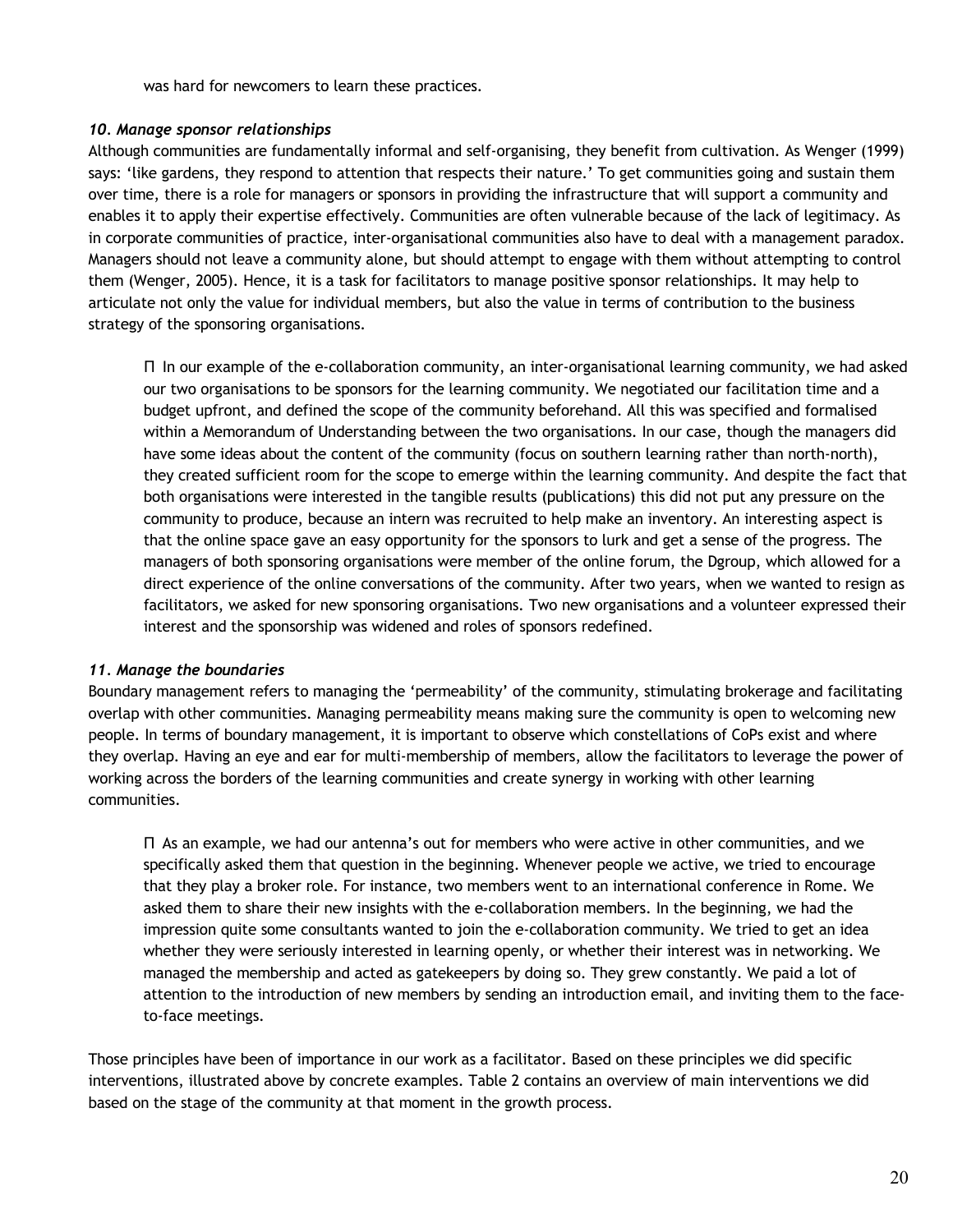# **Table 2: Stage-specific facilitator interventions**

| Stage name                                      | <b>Potential</b>                                                                                                                                                                                                                                                                                                                                                                                                                                                                                                                                                                                                   | Coalescing                                                                                                                                                                                                                                                                                                                                                                                                                                                                                                                                                                                                                                                                                                                                                                                                                                                  | Maturing                                                                                                                                                                                                                                                                                                                                                                                                                                                                                                                                                                                                                                                                                                                                                                                                                                                                                                                  | Stewarding                                                                                                                                                                                                                                                                                                                                                                                                                                                                                                                                                                                                                                                                                                                                                                                                                                                                                                                                          | <b>Transforming</b>                                                                                                                                               |
|-------------------------------------------------|--------------------------------------------------------------------------------------------------------------------------------------------------------------------------------------------------------------------------------------------------------------------------------------------------------------------------------------------------------------------------------------------------------------------------------------------------------------------------------------------------------------------------------------------------------------------------------------------------------------------|-------------------------------------------------------------------------------------------------------------------------------------------------------------------------------------------------------------------------------------------------------------------------------------------------------------------------------------------------------------------------------------------------------------------------------------------------------------------------------------------------------------------------------------------------------------------------------------------------------------------------------------------------------------------------------------------------------------------------------------------------------------------------------------------------------------------------------------------------------------|---------------------------------------------------------------------------------------------------------------------------------------------------------------------------------------------------------------------------------------------------------------------------------------------------------------------------------------------------------------------------------------------------------------------------------------------------------------------------------------------------------------------------------------------------------------------------------------------------------------------------------------------------------------------------------------------------------------------------------------------------------------------------------------------------------------------------------------------------------------------------------------------------------------------------|-----------------------------------------------------------------------------------------------------------------------------------------------------------------------------------------------------------------------------------------------------------------------------------------------------------------------------------------------------------------------------------------------------------------------------------------------------------------------------------------------------------------------------------------------------------------------------------------------------------------------------------------------------------------------------------------------------------------------------------------------------------------------------------------------------------------------------------------------------------------------------------------------------------------------------------------------------|-------------------------------------------------------------------------------------------------------------------------------------------------------------------|
| Stage- specific<br>facilitator<br>interventions | $\bullet$<br>Identify a group of<br>people who are pas-<br>sionately interested<br>in the domain<br>Talk to individuals,<br>identify thought lead-<br>ers<br>Create an (online)<br>place where people<br>can meet<br>Connect community<br>members one on one<br>or in small groups, to<br>cultivate private ex-<br>changes<br>Start an experiment<br>you are interested in<br>yourself and invite<br>people to join<br>Negotiate support<br>with sponsors<br>interviews and others<br>forms of eliciting<br>knowledge can help<br>members to articu-<br>late what they know<br>and to validate their<br>expertise, | Individual contacts with<br>$\bullet$<br>members to identify prac-<br>tice issues<br>$\bullet$<br>Stimulating consulting<br>habits; encourage people<br>to share questions and ex-<br>periences with the group-<br>but focus on light value<br>tips and current problems<br>$\bullet$<br>Publish interviews with<br>members to make experi-<br>ences public<br>$\bullet$<br>Identifying similar practice<br>issues and proposing ex-<br>changes about these issues<br>(either private or public)<br>$\bullet$<br>Define strategic intent of<br>the potential community of<br>practice<br>Discover what methods and<br>topics energize<br>$\bullet$<br>Build the core group<br>Identify multi-membership<br>and the constellation of<br>CoPs that overlap<br>$\bullet$<br>Engage managers and clari-<br>fy link to business strategy<br>of the organizations | $\bullet$<br>Special attention for newcom-<br>ers, welcoming them, identify-<br>ing entry points ('so-called in-<br>bound trajectories')<br>Be at ease with 'loosing' people<br>who are not identifying with the<br>community<br>$\bullet$<br>Stimulate distributed leader-<br>ship; Invite people for specific<br>'tasks' in the community (eg.<br>facilitate parts of the f2f pro-<br>gram, a leading role in an ex-<br>periment) and signal initiatives<br>and help members by offering<br>moral and logistical support for<br>initiatives<br>Start reflecting on the commu-<br>nity process with members in-<br>terested in such a reflection<br>(probably the core group)<br>$\bullet$<br>Try to move from tips to knowl-<br>edge stewarding, by starting<br>project/investing more time<br>Redefine boundaries and pur-<br>pose<br>Be more intentional about in-<br>volving relevant experts and or-<br>ganizations | Keep focus lively and practice<br>on cutting edge by scanning<br>the field<br>Monitor 'group think' and<br>other potential disorders<br>invite 'experts' from outside<br>the community to share expe-<br>riences and new ideas<br>Forge new alliances with oth-<br>er communities of practice<br>Change the rhythm or medi-<br>um to stimulate creativity eg.<br>by introducing teleconfer-<br>ences, a weblog, etc.<br>$\bullet$<br>Find new core members and<br>leaders<br>Collect and share results of<br>$\bullet$<br>the community with a broad-<br>er audience<br>Guide (meta-level) reflec-<br>$\bullet$<br>tions about community col-<br>laboration and learning<br>Define role for CoP vis-à-vis<br>organizations<br>Enlarge variation in the com-<br>munity, like inviting experts<br>from outside, stimulating new<br>leadership in the core group<br>or changing the rhythm of the<br>community by adding new<br>media of conversations | Make conscious decisions<br>about ending or rejuvenation<br>by facilitating meta-level ex-<br>changes about the community<br>Help reformulate domain and<br>focus |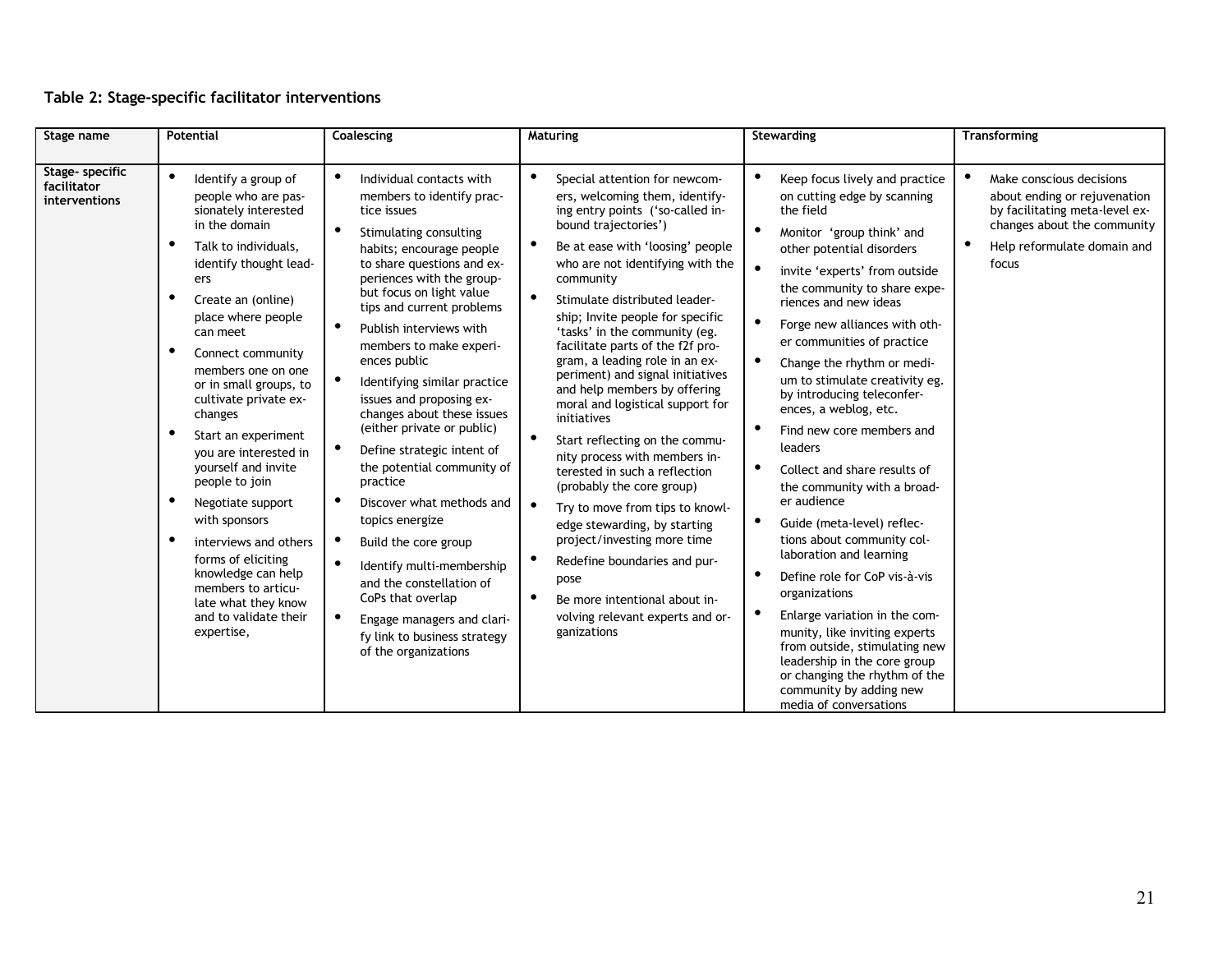# **Discussion: insights, facilitator dilemmas and some questions**

We started this article with three questions: How can a learning community benefit from CoP-theory informed facilitation? What are principles for a facilitator and how can he/she intervene in a learning community at each stage of development? And what makes facilitation of learning informed by CoP theory different from other ways of facilitation of trainings, workshops and formal learning trajectories? In this paragraph we will reflect on these questions followed by the definition of some questions for further research. Our particular case deals with an interorganisational learning community in a relatively new domain (e-collaboration). This should be kept in mind while extrapolating the lessons to other communities, for instance a corporate community in an existing domain.

## *How can a learning community benefit from CoP-theory informed facilitation?*

We believe that CoP-theory informed facilitation can help to establish effective inter-organisational learning networks. The facilitator role is a crucial one that can make a difference between an informal community of practice that occasionally helps someone with some tips or tricks and a community that effectively stewards a domain and creates a new body of knowledge. There seems to be a paradox between the 'self-emergent nature' of 'self-organising spontaneous' communities and the task of facilitation within these communities. Especially in the case of interorganisational communities, we believe it is hard for professionals to connect and steward a knowledge field in a completely self-organising manner. Our case study shows that facilitation has helped to turn a single event into a community where people can connect to and that has catalyzed learning about e-collaboration within the sector. Without our facilitation the event would probably have had an informal network spin-off, but for newcomers there would not have been a place to connect to. By facilitating in embryonic CoP, connections become more systematically, allowing for stewardship and innovation of a knowledge domain. UNDP's experiences are similar: their experience demonstrates that a key ingredient for well-functioning CoPs is to have moderated or facilitated communities (Henderson, 2005). Other literature also stresses the importance of facilitation to stimulate a certain level of interaction (Bucheli and Romo, 2005).

The e-collaboration case shows that adopting a community of practice perspective can improve learning community facilitator(s) practices. A facilitator with a theoretical basis of communities of practice will observe certain aspects more closely and intervene differently. If the facilitator(s) lack this knowledge base, it would be an option to team up with external persons who do have this knowledge. We believe facilitating with a CoP theory in mind, contributes to a more organic and creative growth of the network, its members and its focus and by doing so, value is created for the practitioners. In the end, innovation takes place in the domain of the learning community.

Organisations should not underestimate the role of a facilitator even though part of it is invisible. It encompasses being an information source, guide and inspirator to the community, and a PR manager and investigator to the outside world, negotiating with sponsors. We have learned that it takes a lot of time to facilitate and influence the emergence of a learning community. It is almost a 24 hours job. You cannot plan it, but you have to be responsive and take every opportunity to interact with people. Three researchers (Dube et al, 2004; Bourhis et all, 2005) undertook research into the impact of management practices on the success of virtual CoPs. In the most successful CoPs, the leader was assigned full time to the task, and the coach played an important role in guiding the leader. In less successful CoPs the leaders devotes little time to the CoP and seems to be inexperienced. CoP theory is not very strong in linking its theoretical base to theories of group dynamics. It might be a useful combination for a learning community facilitator to know more about group dynamics. At every event, meeting, teleconference or online event group dynamics are at play. Also, within the core group it helps to know about group dynamics.

# *What are principles for a facilitator and how can he/she intervene in a learning community at each stage of development for effective learning and innovation processes?*

The key to success is to start with a group of people who are passionate and enthusiastic about the topic and already engaged in an individual learning process. Hence, having a group of people who have a personal connection with the domain of the CoP may be a precondition. In this article we have listed 11 principles and various interventions at each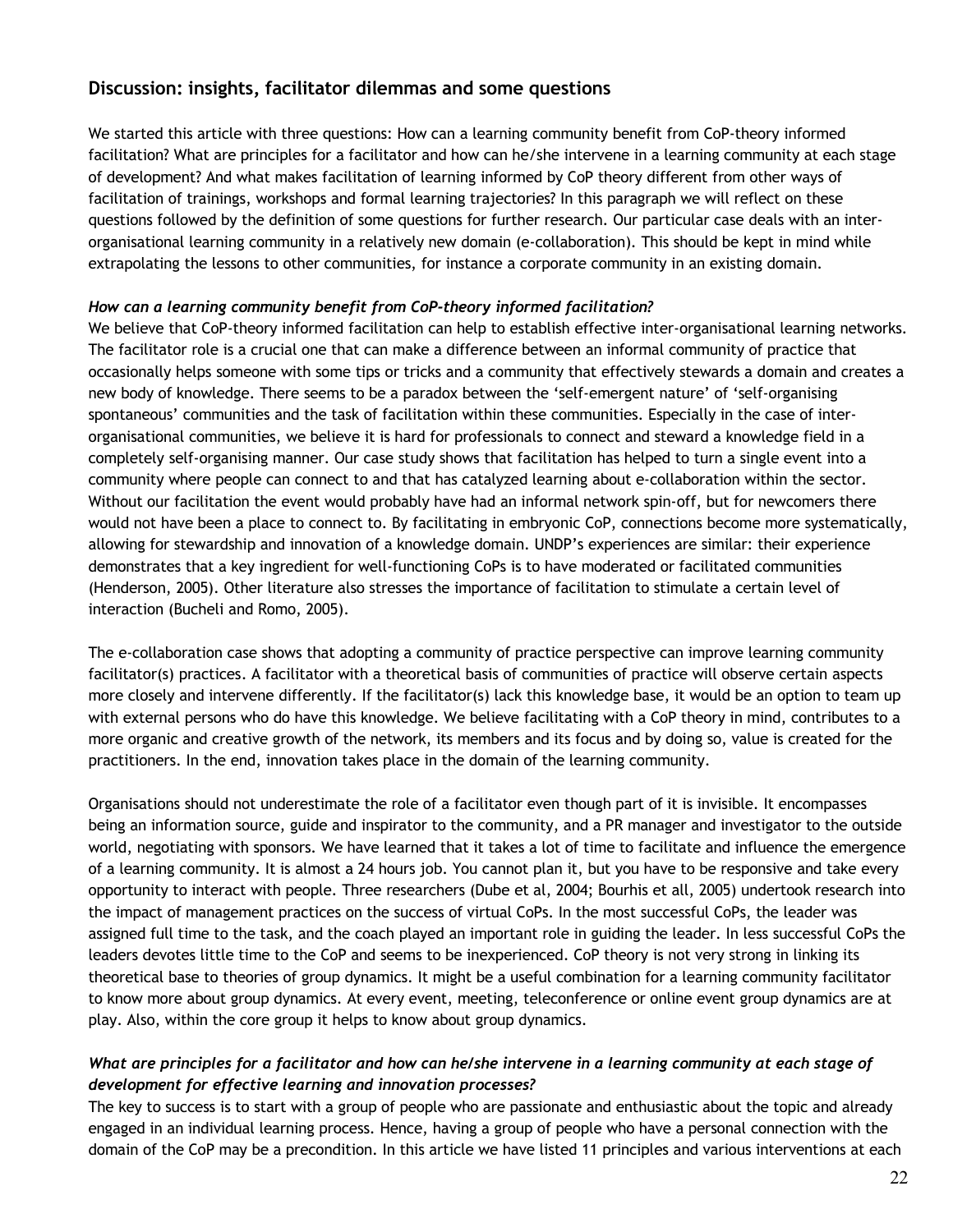Box 16: Examples of some interventions to elicit knowledge and stimulate reflection

- Teleconferences, facilitated by an external CoP expert, in which members are invited to experiences with the community;
- Members interviewed by other members to elicit a story on e-collaboration for the community blog;
- Making a history line of the communities growth process;
- Peer assist on e-collaboration questions from daily practice.

# *What makes facilitation of learning informed by CoP theory different from other ways of facilitation of trainings, workshops and formal learning trajectories?*

Facilitation is largely known from formal training activities, workshops and courses. An interesting question is in what way facilitating a CoP is different from facilitating a workshop. And when you are used to facilitating those more formal learning activities, what does it mean for your style or competence to be able to facilitate a CoP? Most courses and workshops consist of a specific amount of meetings, you learn with a fixed group of people, and specific learning goals are the red line. Of course, this all depends of the learning approach you use, the way the learning activity is designed. But just to sketch an overall idea. In most courses knowledge acquisition as well as personal development (what beliefs do you have, how do you handle a certain situation, what are your competences) are key. Some organisations use a kind of 'obligatory' character for participation, or would like to have all team members to follow a course. For the facilitator this all means that you facilitate the individual learning process of participants as well as the group process. Mostly in a relatively structured way using learning goals, personal development plans, beforehand identified changes, which need to be achieved in the organisation. Facilitation is about linking learning to daily practice, keeping participants motivated, using active working methods to stimulate exchange of experiences, etcetera. A CoP is more characterised by a long time continuous learning process in which learning is closely interweaven with daily practice of the members. People participate based on their passion for the subject. Involvement depends on personal choice and probably the value found with the learning community. CoPs build social capital over time, which allows for a process of meaning making and exchange of tacit knowledge that goes beyond the opportunities provided by most regular training programs. And for a facilitator this all means that he or she is intervening in a more complex, invisible situation over a longer period of time. Less structured by defined end results, but based on the questions that are at stake at the moment, supporting a learning process based on the exchange of experiences from practice and stimulating participants to have a dialogue with each other, starting small experiments in their own work, and feed back new insights to the group. A facilitator needs to be engaged almost 24 hours per day (especially when we talk about an online CoP), act as a practitioner and facilitator at the same time. A facilitator working from a CoP perspective needs to be able to have a helicopter view of the domain, stay in touch with new developments. And you need to be able to facilitate in both public and private spaces, which requires networking, relationship building, keeping in touch with the members in between meetings, initiate activities, and stimulate participants to take an active role towards the group now and then. And you might even have the ultimate goal as a facilitator to make yourself superfluous!

## *Questions for further research*

As we believe that 'learning starts by asking questions', we collected questions for further research during our writing process. Here are some examples:

- *How much does the culture in a CoP gets shaped by its leadership and/or by the domain of the CoP?* It seems CoP cultures do get shaped by their leaders or initiators (like organisational culture gets shaped by its leadership). How consistently is this true? What are the pitfalls to watch out for? What are the consequences for leadership changes? How to make transitions when leaders withdraw?
- *How can we measure the impact of the community of practice?* We tried to collect anecdotal evidence when we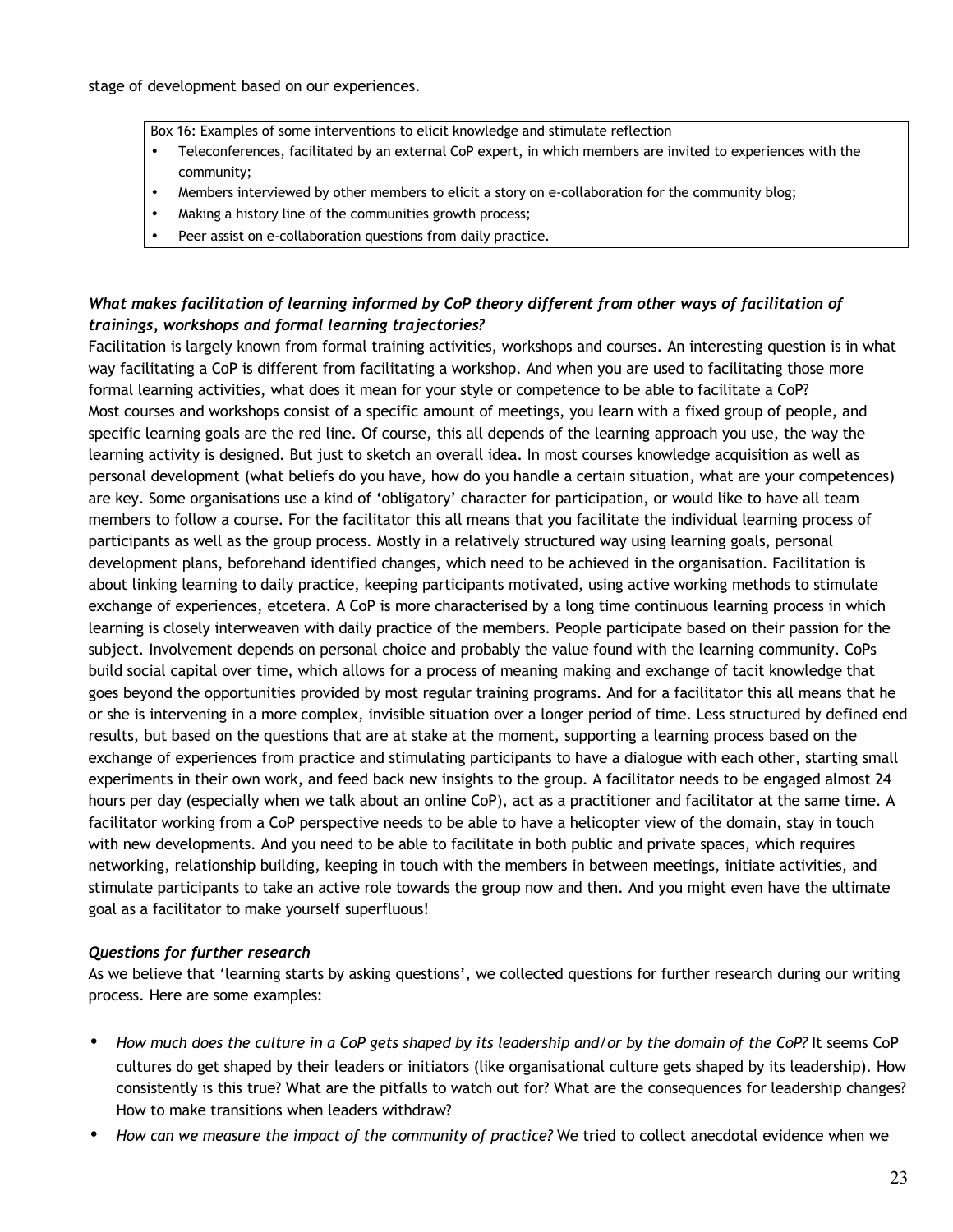heard of interesting ways that the CoP helps its members learn about e-collaboration or the spread of new practices. But how can we measure this more systematically, especially since it is hard to measure subtle changes in ways of thinking?

- *Do leaders of a community of practice become experts, or do experts become leaders of communities of practice?* A positive and pleasant experience has been that we are slowly seen as experts in the area of e-collaboration. Being in touch with so many different practitioners supports a rapid learning curve. The question is whether we have more expertise than people in the community or whether the leaderships role contributes to being credited as a domain expert. Leaders seem to get seen as expert-practitioners. In a way, they develop their expertise by being at the centre of the CoP. How much do leaders have to be experts? Or self-conscious about the limits of their own expertise? Are people who are most passionate about the CoP's domain more likely to take up leaderships roles or does that depend on a lot of other factors (like personality, previous leadership experience, etc)?
- *Are online lurkers, lurking because they enjoy reading the exchange between other practitioners or lurkers because they are not technologically confident, or don't feel sufficiently at ease in the group?* Online CoPs contain a new breed of CoP member: the lurker, or passive member. The question naturally emerges as to whether the lurker is a result of insufficient technological confidence, or a member who would not typically take part in a face to face CoP? Along the same lines, it would be interesting to observe how many non-participant or passive members in the face-to-face activities are online. From our observations, people may thrive in one media or the other, but there are also people who are as comfortable in an online discussion as face-to-face.
- *As facilitators, how can we influence the learning processes in a CoP without jeopardising natural alliances and conversations?* It is important to be patient and not to push processes. At the same time, people may need to be exposed to different ways of thinking in order to learn (double-loop learning). People may feel more comfortable following their own interests though. What is the role of a CoP facilitator? Should he/she intervene so that people get conversations they may not look for actively?
- *How can a facilitator intervene at the level of identity formation?* Does the level expertise determine whether someone moves into full participation or are there other factors which are more important
- *What is the impact of inter-organizational CoP on the organization?* How can an organization best leverage its employees participation in inter-organizational CoPs? Is the impact higher when various employees are participating in the same CoPs?
- *How to leverage the strategic advantages of online and face-*to-face communication in a hybrid community of practice?

# **References**

- Allen, S., Ure, D. & Evans, S. (2003). *Virtual Communities of Practice as Learning Networks*. Brigham Young University, Instructional Psychology and Technology.
- Ardichvili, A., Page, V. &Wentling, T. (2002). *Motivation and Barriers to Participation in Virtual Knowledge-Sharing Communities of Practice*. Paper presented at the OKLC 2002 Conference, Athens, Greece.
- Atherton, J. S. (2005). *Learning and Teaching: Experiential Learning* [On-line] UK: Available: http://www.learningandteaching.info/learning/experience.htm Accessed: 24 December 2007.
- Ballantyne, P., Cummings, S., & Ferguson, J. (2007). Nederland Kennisland. *Vice Versa, 2007*. [Online] available : <http://www.viceversaonline.nl/index.php?articleId=11603&viceversaSection=DeOpinie>
- De Bono, E.(1992). *Serious creativity using the power of lateral thinking to create new ideas*. New York: HarperCollins.
- Bourhis, A., Dube, L. and Jacob, R. (2005). The success of Virtual Communities of Practice: The Leadership Factor. *The Electronic Journal of Knowledge Management Volume 3 Issue 1*, 23-34. [online] available: [www.ejkm.com.](http://www.ejkm.com/)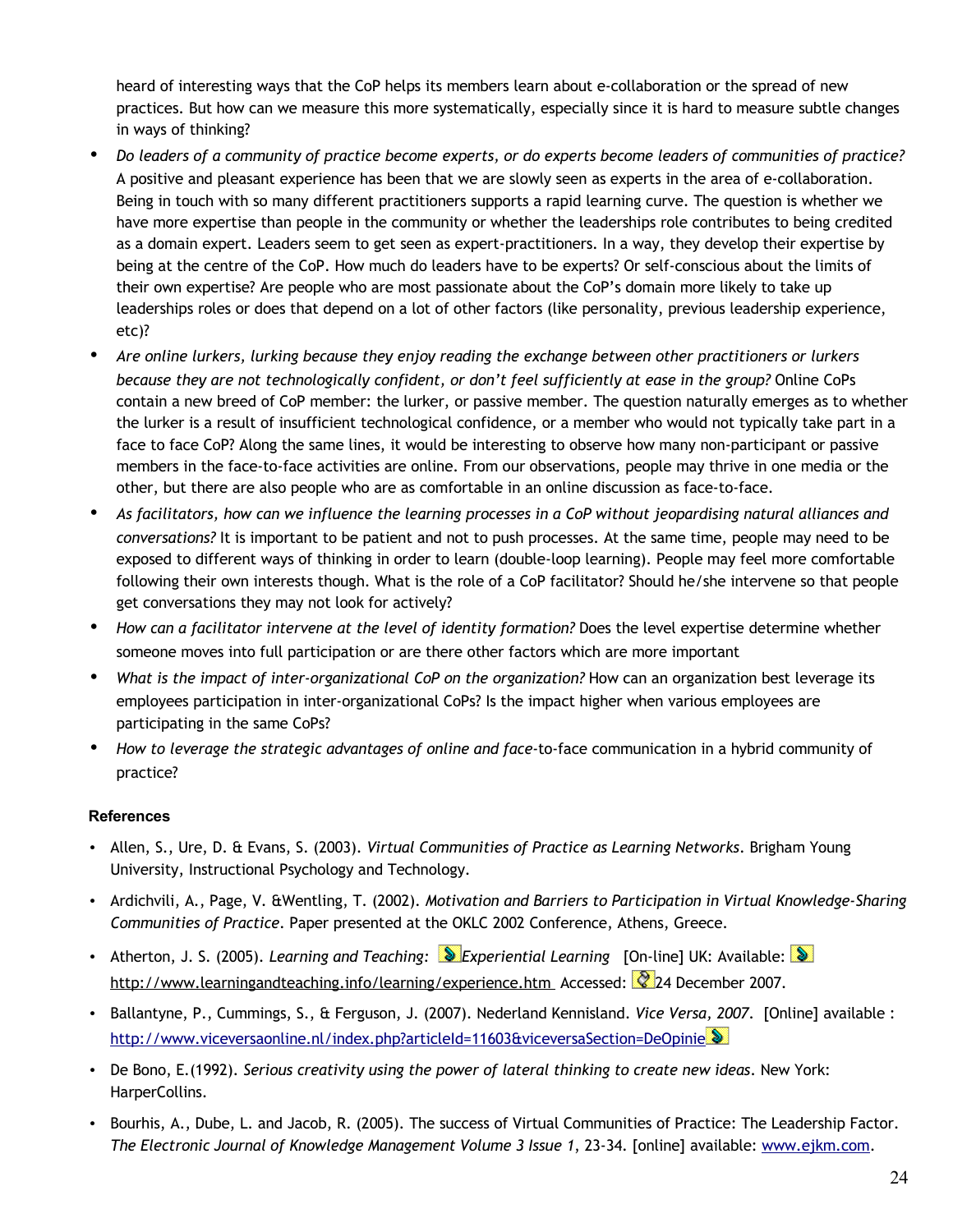- Burgess, A.P. (2007). *From the periphery to the core: Understanding the process whereby members of a distributed community of practice become leaders of the community (and what they experience means to them).* Phd Research, unpublished.
- Buceli, B. & Romo, G. (2005). *Communities of practice, lessons from Latin America*. INTRAC PraxisNote 16.
- Callahan, S.D. (2006). *Want to manage tacit knowledge? Communities of practice offer a versatile solution.* White Paper Anecdote. [online] available: *http://www.anecdote.com.au/papers/Want\_to\_manage\_tacit\_knowledge.pdf.*
- Callahan, S.D. & P. Milner (2004). ActKM: Variety in a Community of Practice from a Complexity Perspective. In: K. Morgan, J. Sanchez, C. A. Brebbia and A. Voiskounsky (Eds.), *Human Perspectives in the Internet Society: Culture, Psychology and Gender*. WIT Press.
- Coenders, M. & Bood, R. (2004). *Communities of Practice, Bronnen van inspiratie.* Uitgeverij Lemma, Utrecht*.*
- CPsquare. (2005). *The Cross-Organizational Community: Challenges and Opportunities.* Unpublished.
- Dube, L. Bourhis, A. & Jacob, R. (2004). *Structuring Spontaneity: the impact of management practices on the success of intentionally formed virtual communities of practice*. Cahier du GReSI no. 04-20, December 2004.
- Hall, B.P. (2003). *The values advantage: Communities of Practice Inside Out*. HP seminar, April 2003. [Online] available: [http://hthall.com/sub/ValuesAdvantage.pdf.](http://hthall.com/sub/ValuesAdvantage.pdf)
- Hardon, A. (2005). Virtual knowledge communities: lessons learned in making them work. *KM4D Journal 1 (1),* 71-78. [Online] available: [www.km4dev.org/journal.](http://www.km4dev.org/journal)
- Henderson, K. (2005). The knowledge sharing approach of the United Nations Development Programme. *KM4D Journal 1(2), 19-30*. [Online] available: [www.km4dev.org/journal.](http://www.km4dev.org/journal)
- *Influence of face-to-face meetings on virtual community activity: the case of learning network for learning design.* [Online] available: [http://dspace.ou.nl/bitstream/1820/472/1/Influence+of+face-to-face+meetings+on+virtual](http://dspace.ou.nl/bitstream/1820/472/1/Influence+of+face-to-face+meetings+on+virtual+community+activity_The+case+of+Learning+Network+for+Learning+Design.pdf) [+community+activity\\_The+case+of+Learning+Network+for+Learning+Design.pdf.](http://dspace.ou.nl/bitstream/1820/472/1/Influence+of+face-to-face+meetings+on+virtual+community+activity_The+case+of+Learning+Network+for+Learning+Design.pdf) Accessed : Dec 23, 2007.
- Kimble, C. & Hildreth, P. (2004) *Communities of Practice: Going One Step Too Far?* [Online] available: http://www.aim2004.int-evry.fr/pdf/Aim04\_Kimble\_Hildreth.pdf.
- Kranendonk, R.P. & Kersten, P.H. (2007) Mid-life CoPs: experiences and alignment. *American Behavioral Scientist, Vol. 50, No.* 7. 946-957.
- Krebs, V. & Holley (2002-2006). *Building Smart Communities through Network Weaving.* [Online] available : http:// www.orgnet.com/BuildingNetworks.pdf.
- Kock, N.(2005). What is E-collaboration? *International Journal of E-collaboration*, *Volume 1, No.1*. Editorial Essay.
- Kurtz, C.F. & Snowden, D.J. (2006). *Bramble Bushes in a Thicket, Narrative and the intangibles of learning networks*. [Online] available: [http://www.cognitive](http://www.cognitive-edge.com/ceresources/articles/52_Bramble_Bushes_in_a_Thicket.pdf)[edge.com/ceresources/articles/52\\_Bramble\\_Bushes\\_in\\_a\\_Thicket.pdf.](http://www.cognitive-edge.com/ceresources/articles/52_Bramble_Bushes_in_a_Thicket.pdf)
- Lesser, E.L. & Storck, J. (2001). Communities of practice and organizational performance. *IBM systems Journal vol 40, No 4*.
- Lueg, C. (2005). *Where is the Action in Virtual Communities of Practice*? [Online] available : [http://www](http://www-staff.it.uts.edu.au/~lueg/papers/commdcscw00.pdf%20on%2022/12/2007)[staff.it.uts.edu.au/~lueg/papers/commdcscw00.pdf on 22/12/2007.](http://www-staff.it.uts.edu.au/~lueg/papers/commdcscw00.pdf%20on%2022/12/2007)
- NCSL (2002). *An Evaluation Report on NCSL's online communities including Talking Heads and Virtual Heads.* [Online] available: [http://www.ncsl.org.uk/media/F7B/B0/t2l-summary-onlinecomms-report.pdf.](http://www.ncsl.org.uk/media/F7B/B0/t2l-summary-onlinecomms-report.pdf)
- Preece, J. (2003). *Tacit knowledge and social capital: Supporting sociability in online Communities of Practice*. Proceedings of I-KNOW'03, 3rd International Conference on Knowledge Management. Graz, Austria, July 2-4. In K. Tochtermann and H. Maurer, 72-78.